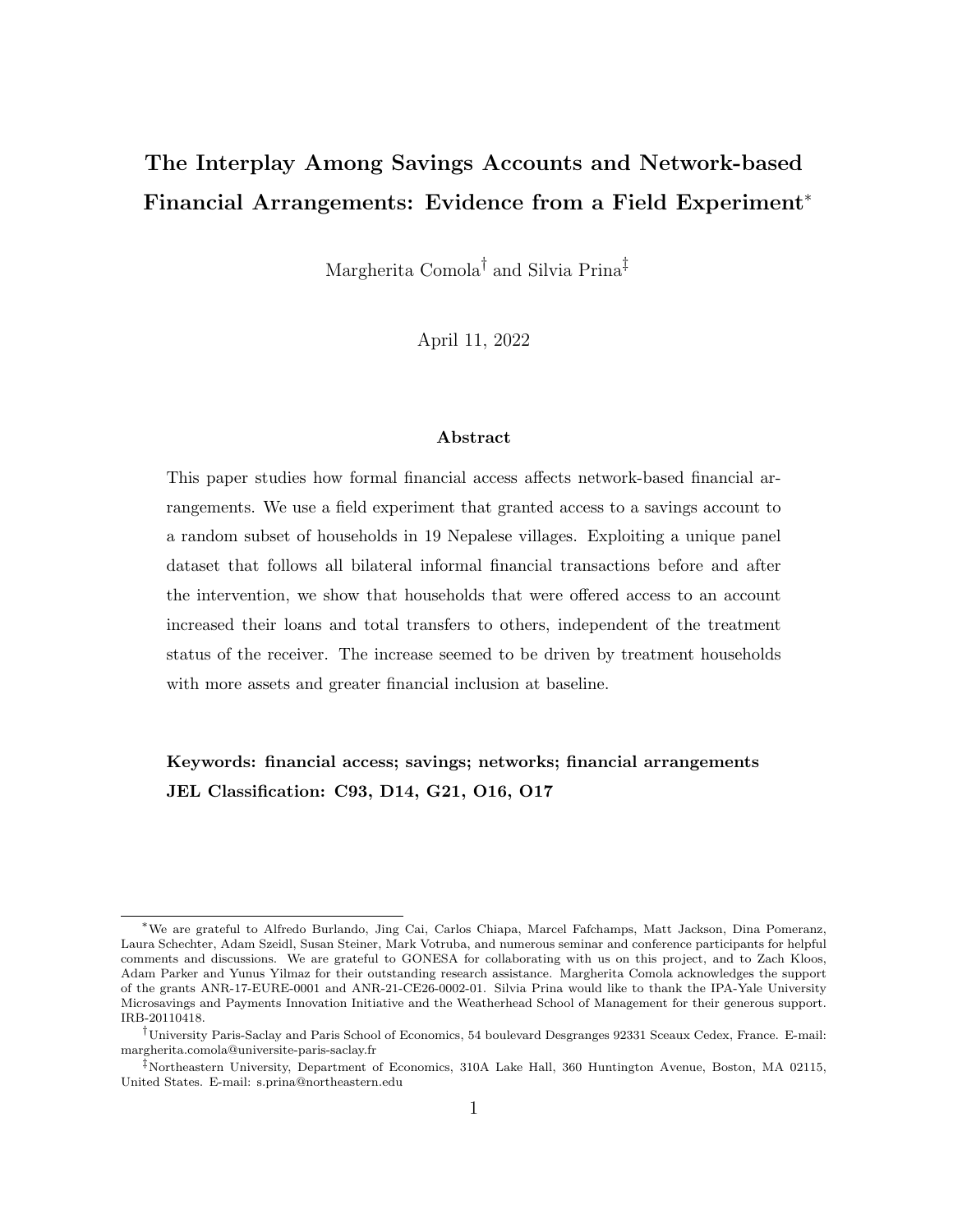## 1 Introduction

A growing body of literature has studied the direct welfare effects of access to savings accounts on account holders and their families [\(De Mel](#page-17-0) et al. [2020;](#page-17-0) [Dupas](#page-17-1) et al. [2018;](#page-17-1) [Dupas and Robinson](#page-18-0) [2013;](#page-18-0) [Prina](#page-19-0) [2015;](#page-19-0) [Brune](#page-16-0) et al. [2017;](#page-16-0) Kast [et al.](#page-18-1) [2018\)](#page-18-1). Nevertheless, little is known about the indirect impact of savings accounts on the informal financial arrangements of account holders. On the one hand, access to a savings account allows households to accumulate a buffer stock that can be used to smooth consumption or to cope with negative shocks. Hence, savings accounts might offer a partial substitute for informal financial arrangements. As a result, informal transactions may be crowded out, reducing the level of mutual insurance [\(Ligon](#page-18-2) et al. [2000;](#page-18-2) [Platteau](#page-19-1) [2000\)](#page-19-1). On the other hand, access to savings can foster asset accumulation. Households with greater resources might increase transfers to others either because of altruism or due to a fear of social sanctions [\(Platteau](#page-19-1) [2000;](#page-19-1) [Di Falco and Bulte](#page-17-2) [2011;](#page-17-2) [Hoff and Sen](#page-18-3) [2006\)](#page-18-3).

In this paper, we study the interplay of formal financial access and network-based informal financial transactions. We take advantage of a field experiment that gave access to savings accounts to households living in 19 villages in Nepal. These savings accounts represented the first access to the formal financial system for the vast majority of the sample. Importantly, the randomization design is within-village, that is, only a random subset of households living in each village was granted access to savings accounts.

Our study exploits the availability of unique panel network data containing information on informal financial transactions (i.e., loans and gifts sent and received) between all households before and after the randomized intervention.<sup>1</sup> The panel dimension of the network data allows us to trace changes in transfers at the level of the dyad, and it informs about the dynamics of aggregate flows across periods. Since the treatment allocation is independent across (old and new) financial partners, we are able to quantify social spillovers which operate through the observed network structure.<sup>2</sup>

We first consider undirected within-village dyads as the unit of observation. The

<sup>&</sup>lt;sup>1</sup>As shown by [Chandrasekhar and Lewis](#page-16-1) [\(2011\)](#page-16-1), with census data one can avoid making the distributional assumptions needed for sampled dyadic observations.

<sup>&</sup>lt;sup>2</sup>In our identification strategy combining within-village treatment and detailed network data, the control group is constituted by pairs of 'untreated' households within a given village. Other studies on social networks take a different avenue by exploiting a randomization design at the village level [\(Banerjee](#page-16-2) [et al.](#page-16-2) [2013,](#page-16-2) [2021\)](#page-16-3).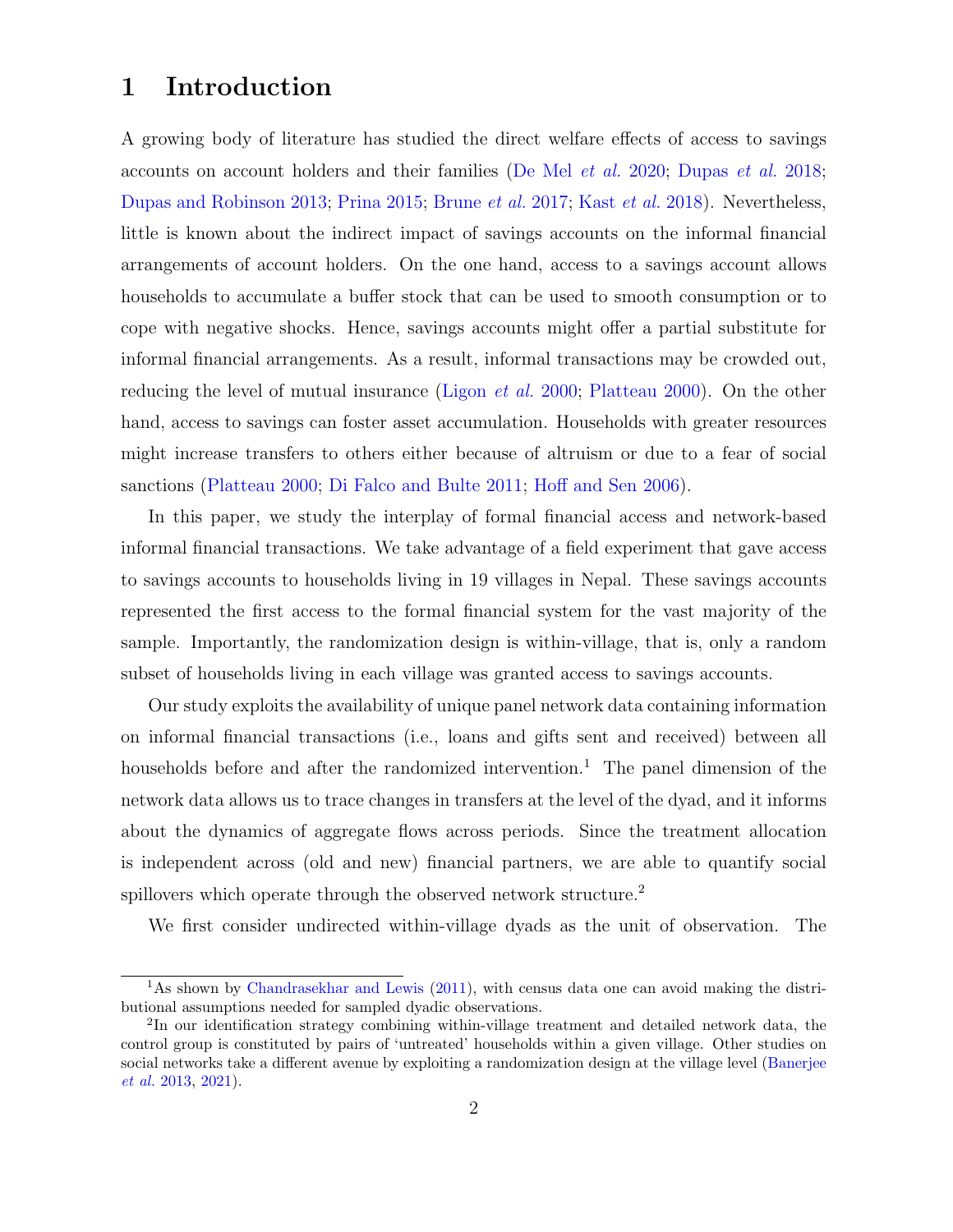results from the dyadic regressions show an increase in the magnitude of loans and total transfers for the dyads in which at least one of the households was offered a savings account. Then, we use directed dyadic observations to disentangle the direction of the detected effect. Our estimates from the directed sample suggest that the effect is driven by the sender's side: households that are offered savings accounts increase loans and total transfers towards others, independent of the treatment status of the receiver. Overall, our results suggest that there is no crowding out of informal financial activities due to formal savings, as in [Ligon](#page-18-2) *et al.* [\(2000\)](#page-19-1) and [Platteau](#page-19-1) (2000). In contrast, the intervention appears to increase network-based transactions within the village and spill over to households that were not offered a savings account.

In terms of the potential channels at play, our analysis shows that treatment households that were more financially included and had a higher level of total assets prior to the intervention are more likely to increase loans and total transfers to others in the village. These results are in line with the argument that households that are better off make more transfers to others [\(Platteau](#page-19-1) [2000;](#page-19-1) [Di Falco and Bulte](#page-17-2) [2011;](#page-17-2) [Hoff and Sen](#page-18-3) [2006\)](#page-18-3).

Our paper adds to the recent literature studying how access to savings accounts affects informal risk-sharing arrangements. The current evidence comes from a handful of studies that have relied mostly on data on financial flows that are either anonymized or collected at one point in time only, and it is not clear cut. [Dupas](#page-17-3) *et al.* [\(2019\)](#page-17-3) find positive inter-household spillovers, with account holders sending more to their village network and relying less on relatives outside their village. However, their results rely on self-reported risk-sharing information (so-called 'ego-centric' link data), while we trace declared partners to the identity (and treatment status) of other respondents. [Dizon](#page-17-4) et al. [\(2019\)](#page-17-4) instead, show a reduction in risk-sharing arrangements among a sample of vulnerable women in Kenya. They identify risk-sharing pairs based on the detailed network data elicited before the intervention and find that transfers are reduced by 53% if both partners are offered savings accounts and by 35% if one partner is offered a savings account. Our study exploits the panel dimension of risk-sharing arrangements: eliciting the network topology at both the baseline and endline enables us to document the rewiring of financial links due to the intervention. In the context of microfinance, [Banerjee](#page-16-3) et al. [\(2021\)](#page-16-3) find a thinning of informal credit networks in communities that were entirely exposed to microfinance relative to those that were not exposed. While they use longitudinal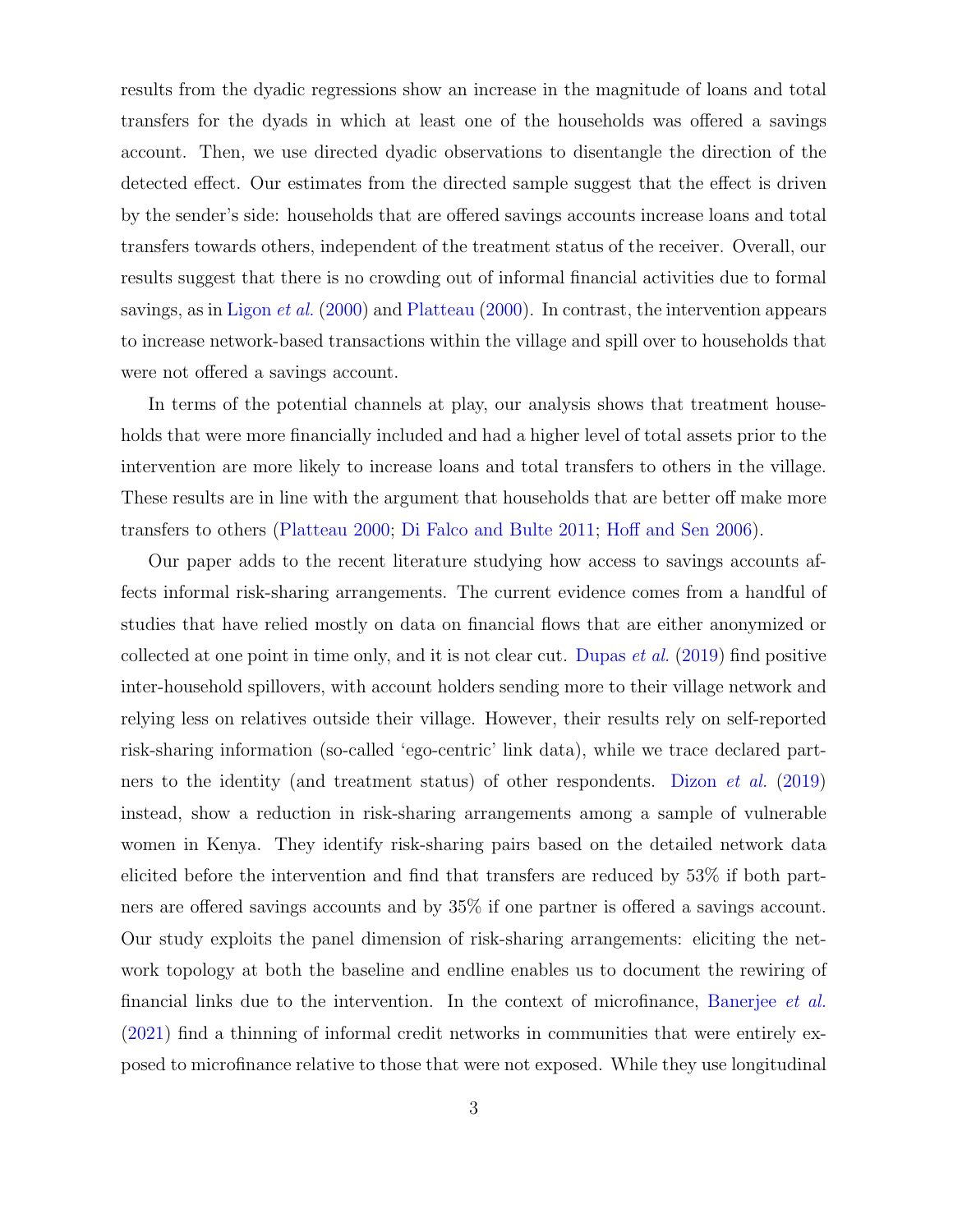network data as we do, we contribute a different angle by studying the reshuffling of financial links within communities in which only a subset of households are granted formal financial access. To our knowledge, our paper is the first to study the interplay of formal savings and informal risk-sharing arrangements by combining longitudinal network data with within-village treatment allocation. This design has advantages and limitations. One main advantage is that it creates exogenous variation in the treatment status of dyads at the village level. This enables us to compare the changes in financial networks for different treatment groups (i.e. treatment-treatment vs. treatment-control dyads) within the same village. On the other side, the randomization scheme implies that we have no 'pure' control villages. This forces us to rely on the changes within control-control dyads to infer what would have happened in a counterfactual world with no randomized access to savings accounts, which can be seen as an intrinsic drawback of our strategy.

Our study also relates to the growing literature studying the effects of social networks on overall economic outcomes.<sup>3</sup> Most previous studies do not have detailed information on interpersonal links and identify the individual reference group on the basis of the respondents' social context. Exceptions include, for example, [Banerjee](#page-16-2) et al. [\(2013\)](#page-16-2), [Oster](#page-18-4) [and Thornton](#page-18-4)  $(2011)$ , and Cai *[et al.](#page-16-4)*  $(2015)$ , which, similar to our case, have detailed data on the links between households in the sample but, unlike us, exploit pre-intervention network data only.<sup>4</sup> In fact, data sources containing longitudinal information on social links was rarely available in the past. However, digital social interaction data are becoming increasingly accessible [\(Blumenstock](#page-16-5) *et al.* [2016\)](#page-16-5), putting the study of network changes in the spotlight.

### 2 Experimental Design and Data

We exploit the randomized field experiment conducted by [Prina](#page-19-0) [\(2015\)](#page-19-0) that offered access to formal savings accounts to a random sample of poor households in 19 villages surrounding Pokhara, Nepal.

<sup>3</sup>Examples of studies using a randomized intervention to identify the causal effect of social networks are [Banerjee](#page-16-2) *[et al.](#page-16-4)* [\(2013\)](#page-16-2); Cai *et al.* [\(2015\)](#page-16-4); [Duflo and Saez](#page-17-5) [\(2003\)](#page-17-5); [Duflo](#page-17-6) *et al.* [\(2008\)](#page-17-6); [Dupas](#page-17-7) [\(2014\)](#page-17-7); [Kremer and Levy](#page-18-5) [\(2008\)](#page-18-5); [Kremer and Miguel](#page-18-6) [\(2007\)](#page-18-7); [Kling](#page-18-7) *et al.* (2007); [Oster and Thornton](#page-18-4) [\(2011\)](#page-18-4).

<sup>&</sup>lt;sup>4</sup>Another exception is [Patnam](#page-19-2) [\(2011\)](#page-19-2), who uses panel data on firms in India to study corporate peer effects. However, her study does not rely on exogenous variation generated by a randomized experiment or on self-declared network data.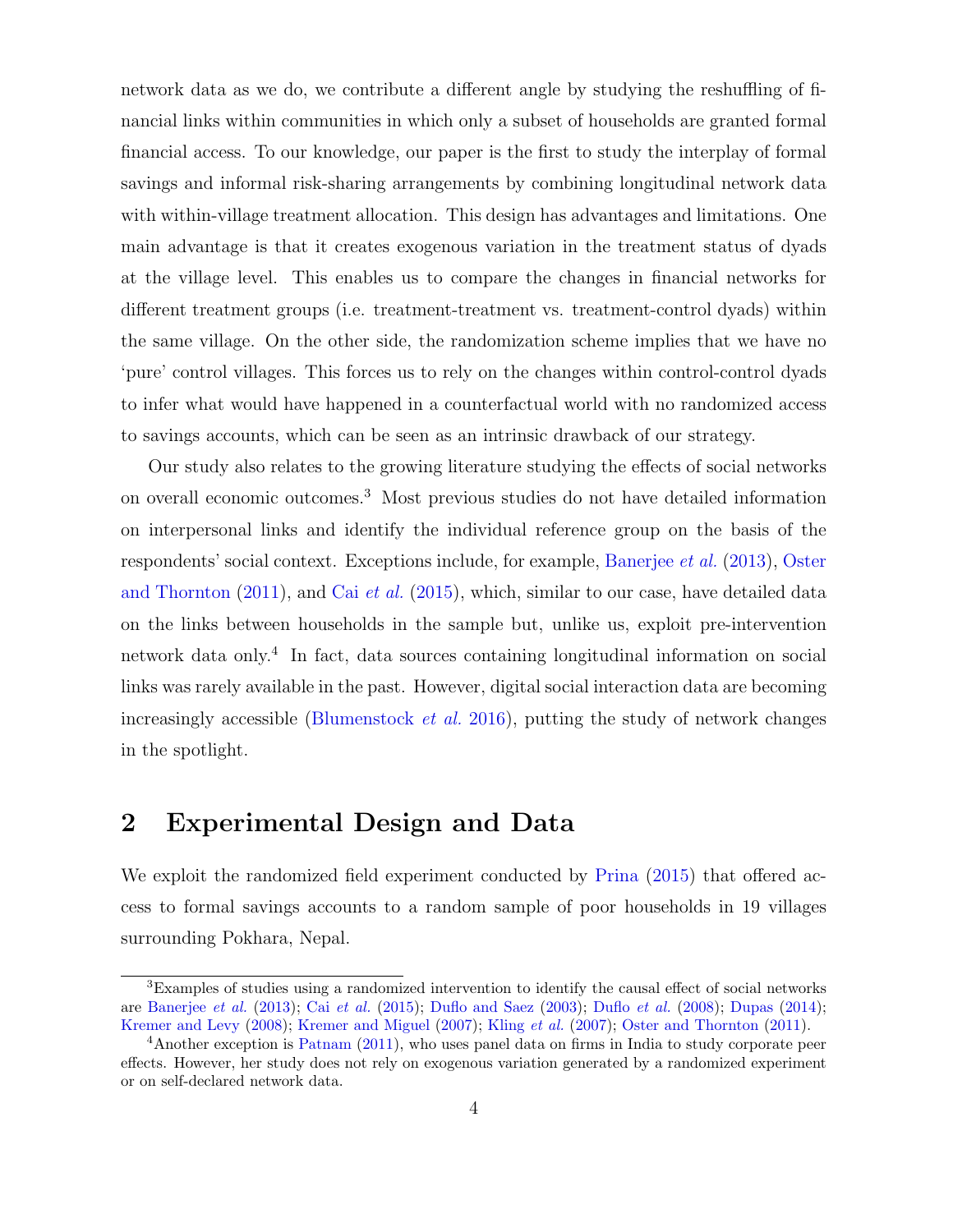We use three survey rounds: two baselines and an endline. The first baseline survey was conducted in February 2009 to census all households with a female head aged 18-55.<sup>5,6</sup> Before the introduction of the savings accounts, a second baseline survey was conducted in May 2010. Both baseline surveys collected information on households' socioeconomic characteristics, but only the first survey collected data on the network of informal financial transactions.

After the completion of the second baseline survey, our partner bank progressively began operating in the 19 villages between the last two weeks of May and the first week of June 2010. First, a pre-announced public meeting was held in each village, with the aim of launching the program and providing the entire population with some basic financial literacy on the benefits of savings and savings accounts.<sup>7</sup> Separate public lotteries were then held in each village between the last two weeks of May and the first week of June 2010 to randomly assign the female household heads to either the treatment group or the control group.<sup>8</sup> The women assigned to the treatment group were offered the option to open a savings account at the local bank-branch office; the women assigned to the control group were not given this option but were not barred from opening a savings account elsewhere.

A year after the beginning of the intervention, in June 2011, an endline survey was conducted in order to collect information on households' socioeconomic characteristics and on the network of informal financial transactions. A total of 1,009 households were surveyed in both baseline waves;  $91\%$  of these households (i.e.,  $915$ ) were found and surveyed in the endline survey.<sup>9</sup> Attrition to complete the endline survey for the sample of 1,009 households who completed both baseline surveys does not differ statistically between the treatment and control households and is not correlated with observables

<sup>&</sup>lt;sup>5</sup>The female household head is defined here as the female member taking care of the household. Based on this definition, 99% of the households living in the 19 villages were surveyed by the enumerators. The female household head is also the survey respondent and the savings account owner.

<sup>6</sup>The villages in our sample have about 48 households and 240 inhabitants on average.

<sup>7</sup>At this meeting, participants were told (1) about the benefits of savings; (2) that the bank was about to launch a savings account; (3) the characteristics of the savings account; (4) what the savings account could help them with and how they could use it; and (5) that the savings account would only be initially offered to half of the households via a public lottery. The public talk was given by a bank employee and it was followed by a short session of questions and answers.

<sup>&</sup>lt;sup>8</sup>The random assignment into the treatment and control groups was done publicly with balls in an urn, with no stratification based on observables.

<sup>9</sup>Those households that could not be traced had typically moved out of the area, with a minority migrating outside the country.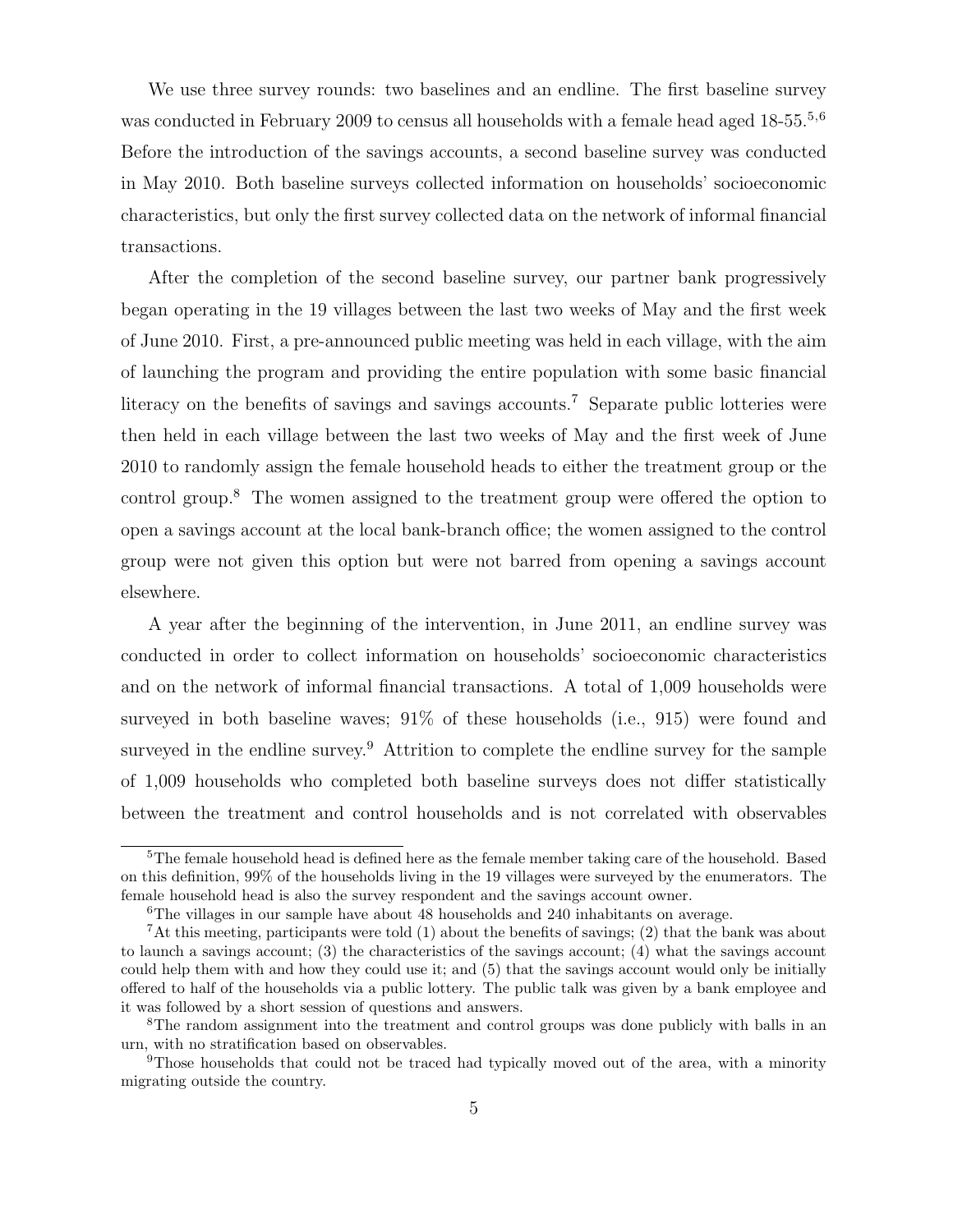related to network-based financial activity (Appendix Table [A1\)](#page-20-0).

#### 2.1 The savings accounts

Formal financial access in Nepal is very limited and concentrated in urban areas and among the wealthy.<sup>10</sup> Thus, most households typically save informally, storing cash at home, saving in the form of durable goods and livestock, or participating to Rotating Savings and Credit Associations (ROSCAs). The savings accounts offered in the intervention has all the characteristics of a formal savings account. The bank does not charge any opening, maintenance, or withdrawal fees and pays a 6% nominal yearly interest, similar to the average alternatives available in the Nepalese market [\(Nepal Rastra Bank](#page-18-8)  $2011$ ).<sup>11</sup> In addition, the savings account does not have a minimum balance requirement.<sup>12</sup>

Take-up and usage rates of the savings accounts offered to the treatment group were very high. In particular, more than 84% of the treatment households offered an account opened one and used it actively, depositing an average of 8% of their baseline weekly household income almost once a week for the first year of the intervention. While access to a savings account did not considerably increase total assets, it raised households' investments in health and children's education and improved their perceived financial situation.<sup>13</sup>

#### 2.2 Sample characteristics and balance check

Appendix Table [A2](#page-21-0) shows the summary statistics of baseline characteristics for our sample of 915 households, separately for the treatment and control groups. The last column reports the t-statistics of two-way tests of the equality of the means across the two groups, showing that randomization led to balance along baseline characteristics.

<sup>10</sup>According to the nationally representative "Access to Financial Services Survey," conducted in 2006 by the World Bank [\(Ferrari](#page-18-9) et al. [2007\)](#page-18-9), only 20% of Nepalese households have a bank account.

 $11$ In the country report for Nepal, the [International Monetary Fund](#page-18-10) [\(2011\)](#page-18-10) indicates a 10.5% rate of inflation during the intervention period.

<sup>&</sup>lt;sup>12</sup>The money deposited in the savings account is fully liquid for withdrawal. The savings account is fully flexible and operates without any commitment to save a given amount or to save for a specific purpose.

<sup>&</sup>lt;sup>13</sup>[Prina](#page-19-0) [\(2015\)](#page-19-0) provides a detailed analysis of the effects of the intervention on asset accumulation and welfare at the household level. It does not, however, exploit the network data to assess the intervention's effect on informal financial arrangements as we do in this paper.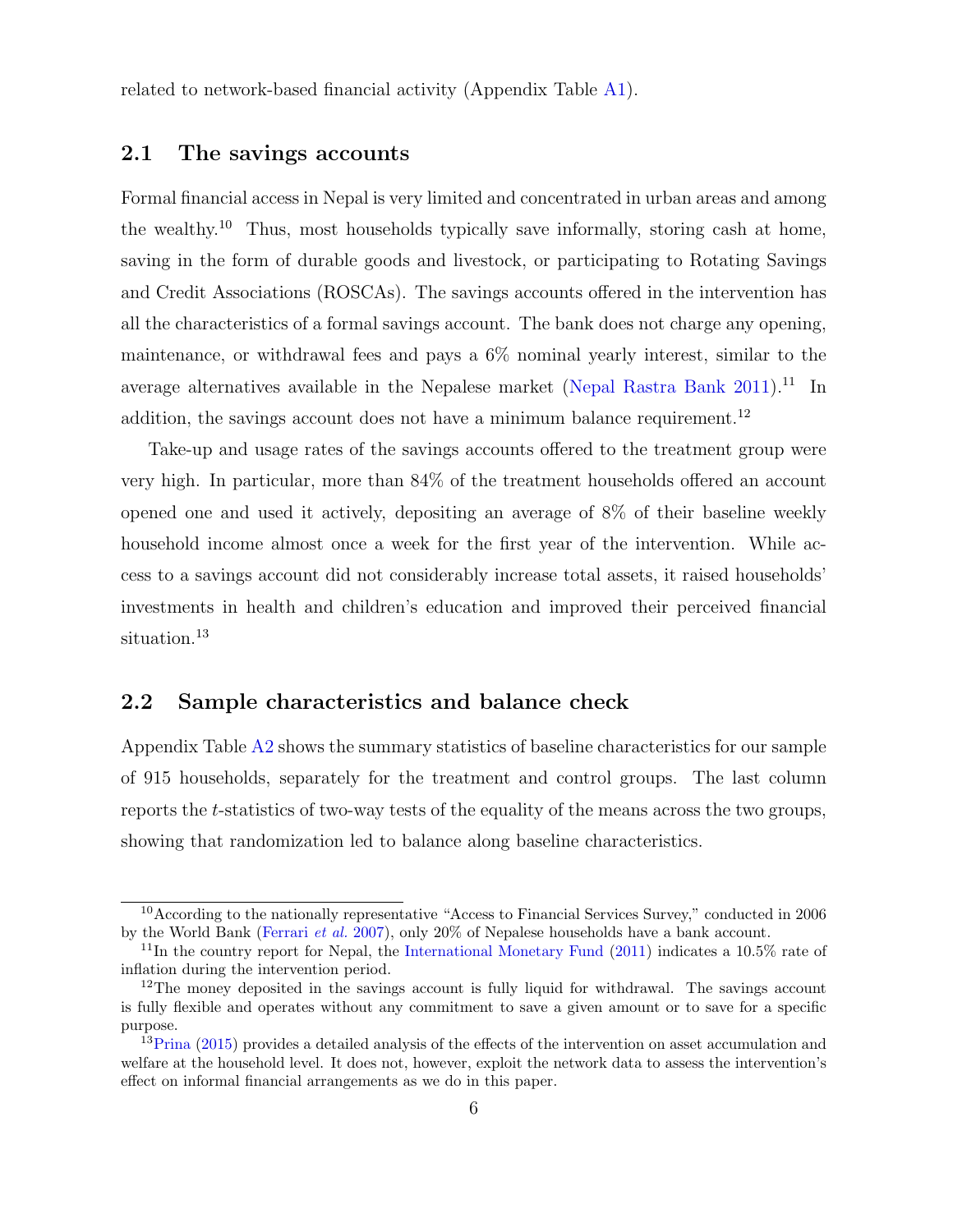Panel A shows that the sample comprised households whose female heads were, on average, 37 years old and had less than three years of schooling. Approximately 90% of respondents were married or living with their partner. The average household size at baseline was five people, two of whom were children. Weekly household income at baseline averaged Rs. 1,495 (equivalent to about  $21$ ).<sup>14</sup> Average total assets had a value of more than Rs. 44,000 (roughly \$630). Approximately 15% of the households were banked at baseline, 17% had money in a ROSCA, and more than half stored money in a microfinance institution (MFI). Households also typically had more than one week's worth of income stored as cash in their home. In terms of liabilities, 90% of the households had at least one outstanding loan. Overall, the sample population had a high level of participation in financial activities. However, households seemed to rely mostly on informal financial institutions rather than on banks. This phenomenon is in line with the nationally representative survey conducted in 2006 by the World Bank showing that over two-thirds of Nepalese households had an outstanding loan from a formal or informal institution [\(Ferrari](#page-18-9) *et al.* [2007\)](#page-18-9). It is also consistent with previous literature showing that poor people have a portfolio of financial transactions and relationships [\(Collins](#page-16-6) et al. [2009;](#page-16-6) [Rutherford](#page-19-3) [2000\)](#page-19-3).

#### 2.3 Data on informal financial transactions

The first baseline survey and the endline survey collected detailed information on all informal network-based financial transactions. The female household head was asked to give a list of people (inside or outside the village) who regularly exchange gifts and/or loans with herself or other members of the household. Respondents could list as many partners as they wished. For each partner, the amount of loans and gifts sent and received in the 12 months prior to the survey was collected using four brackets: less than 1, 200;  $1,200 - 2,400; 2,400 - 5,000;$  and more than 5,000 Rs.<sup>15</sup> Special attention was devoted

<sup>14</sup>Amounts are expressed in Nepalese rupees (the exchange rate was roughly Rs. 70 to USD 1 during the study period). Household members earn income from multiple sources: working as agricultural or construction workers, collecting sand and stone, selling agricultural products, raising livestock and poultry, having a small shop, working as drivers and receiving remittances, rents and pensions, among others.

<sup>15</sup>We also collected information on the exact amount of and the reason for transfers in the month prior to the survey. However, very few respondents reported an exact value for these transfers. Hence, in our estimations, we use the ordinal measure that spans a longer period and incorporates multiple transactions.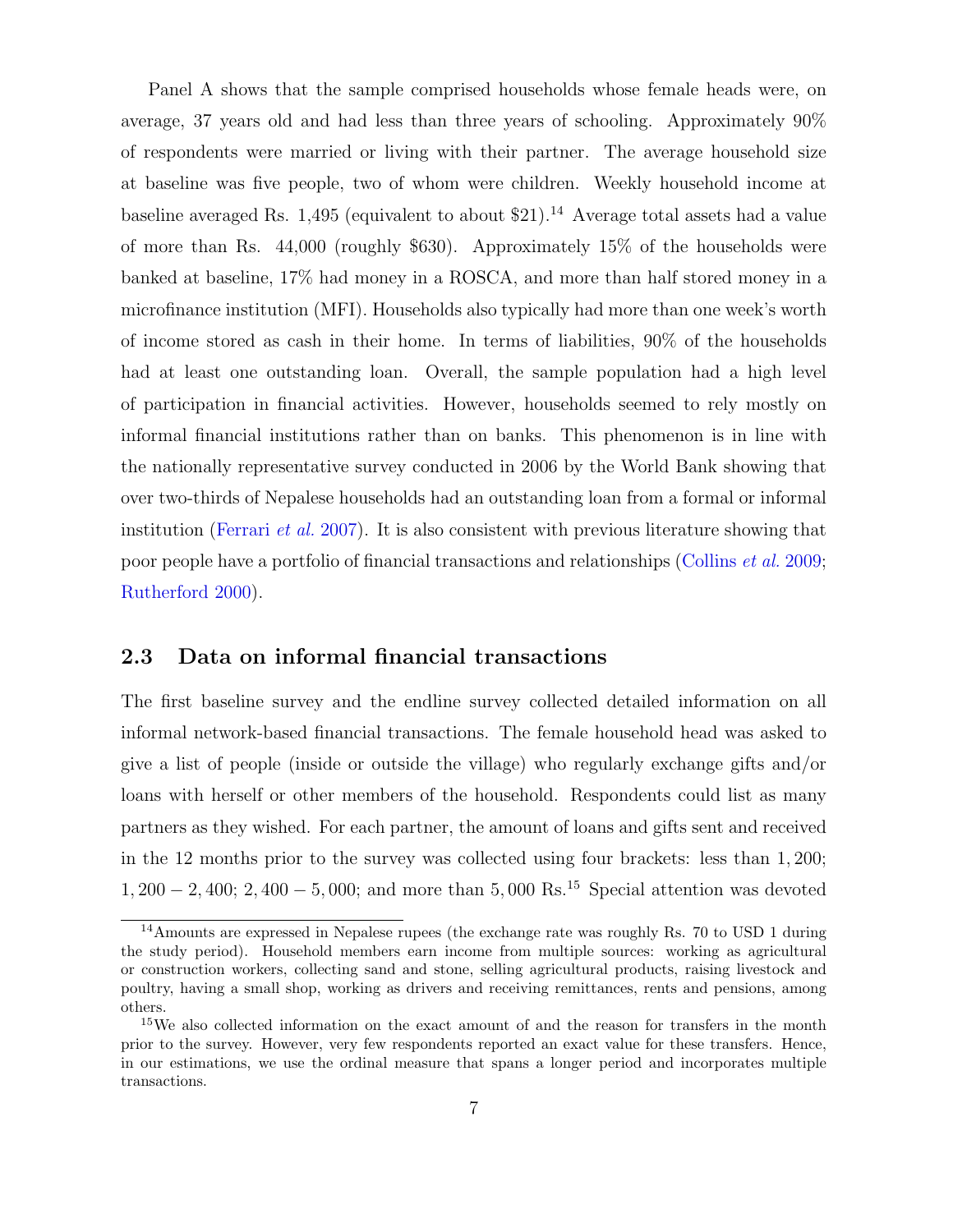to accurately match the declared partners' identities to sampled households within the village and to circumvent homonymy.<sup>16</sup> Panel B of Appendix Table  $A2$  contains the network descriptive statistics at baseline by treatment status. On average, households reported having 1.50 financial partners: 0.72 within the village and 0.79 outside the village.<sup>17</sup> The declared number of gift and loan partners are 0.28 and 0.67, respectively.

Two caveats are in order. First, our study focuses on the network of informal financial transactions. One's social network, however, spans many dimensions of social interactions other than the financial ones, so that the change in the network of informal financial transactions may spill over to other types of social relationships that are beyond the scope of our analysis. Second, our study uses actual (rather than hypothetical) transfer data, (i.e., we asked households 'who did you exchange loans/gifts with?' rather than 'who would you exchange loans/gifts with, in case of need?'). Actual transfer data have an advantage in the context of financial exchanges because they limit the amount of measurement error due to subjective evaluations [\(Comola and Fafchamps](#page-16-7) [2014\)](#page-16-7). Our results should be interpreted in light of the type of network data we elicited, that is, in terms of the actual transactions that occurred rather than the underlying network of support that can be triggered in case of need.

### <span id="page-7-0"></span>3 The Impact of the Intervention on the Network

#### 3.1 Network description

Our set of  $n = 915$  households yields 28,154 undirected dyads, i.e., 28,154 unique undirected pairs of sampled households within a given village.<sup>18</sup> To take an aggregate look at the dynamics of our network data, we construct a dummy variable  $c_{ij,t}$  representing a financial link between households i and j at time t (where  $t = 0$  at baseline and  $t = 1$  at

 $16$ At the end of each interview, the enumerator used an updated roster of the village to determine, jointly with the respondent, the household identity code of the mentioned partners. Thus, the partners' unique identifiers were coded into the questionnaire while in the field rather than during the data cleaning process.

<sup>&</sup>lt;sup>17</sup>To determine the number of partners within the village, we took the maximum report out of the two parts involved whenever discrepancies arose (this will be explained in Section 3). The number of partners outside the village was self-reported.

<sup>&</sup>lt;sup>18</sup>We allow only links within the same village, and villages have different sample sizes. For a given village v of size  $n_v$ , the number of undirected dyads is computed as  $\frac{n_v(n_v-1)}{2}$ . Thus the undirected sample includes only one observation per dyads  $ii$  and  $ii$ .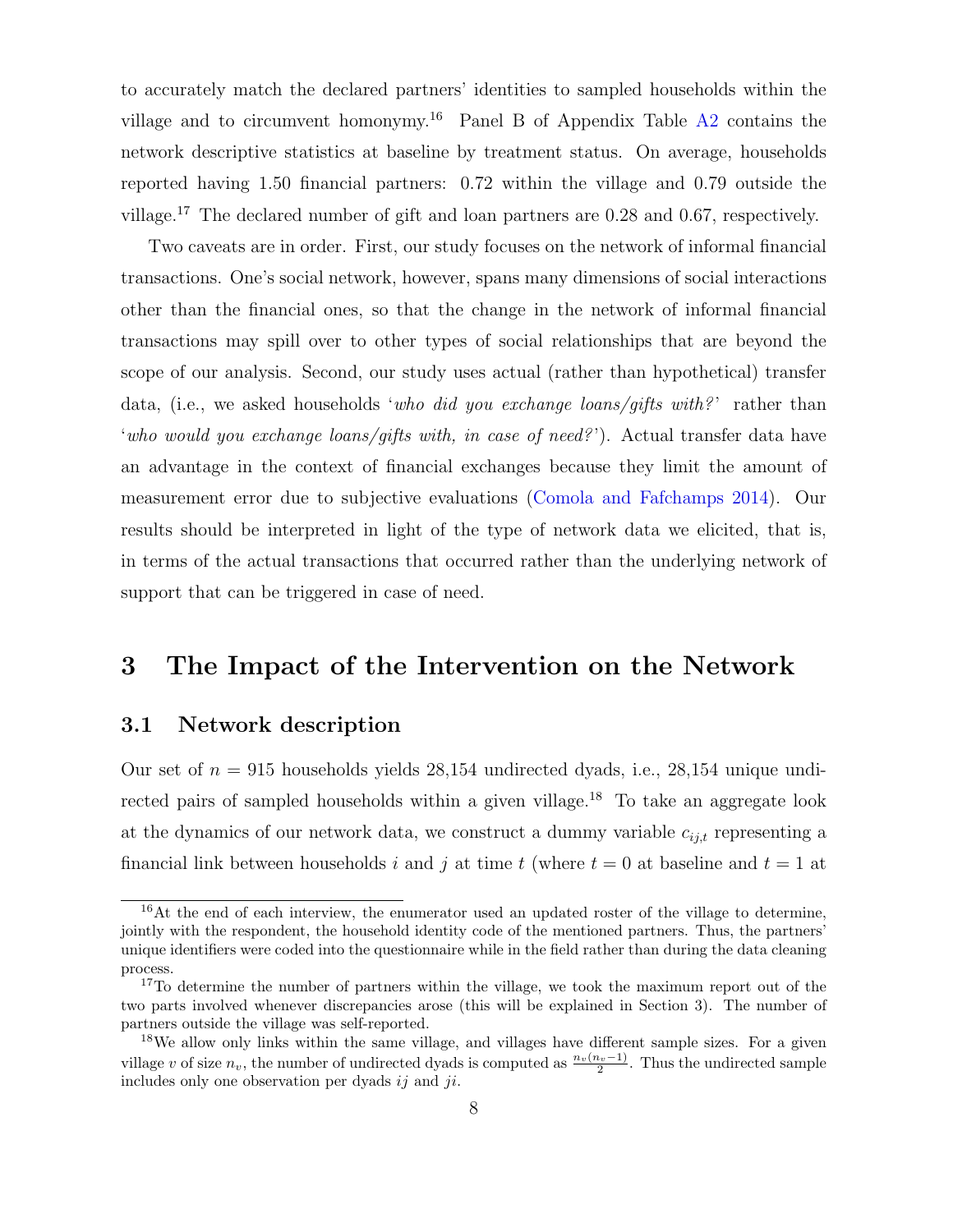endline).

We start by defining these financial links on the basis of total transfers: for each dyad ij, we set  $c_{ij,t} = 1$  if a member of household i declares a transfer (loan or gift, sent or received) involving a member of household  $j$  at time  $t$ .<sup>19</sup> The resulting network is sparse into small groups that display little clustering. The overall number of links remains remarkably stable across waves (328 links at baseline vs. 329 at endline). However, the network has undergone a reshuffle over time: out of the 328 links observed at baseline, only 73 (22%) were actually the same at endline, while 255 (78%) were different. In contrast, at endline, we observe 256 newly formed links.

Next, we look at financial links defined on the basis of loans only, or gifts only. The number of links defined on the basis of loans remains stable across waves (306 links at baseline vs. 303 at endline). Nevertheless, links based on gifts are much less frequent at endline  $(128 \text{ links at baseline } vs. 50 \text{ at ending}).$  This drop is likely to originate from two combined factors. First, Nepali festivities are based on a lunar calendar, which is approximately 10-12 days shorter than a Gregorian calendar, and our questions asked about gifts for a Gregorian year. For this reason, the Fagu Purnima and Maha Shivaratri religious festivals were sometimes counted twice in the baseline data (once in 2008 and then again in 2009) depending on the exact date of the interview. Second, the respondents were more likely to remember and report recent transfers. While no significant festivals occurred shortly before the endline survey, the baseline survey was conducted shortly after the Fagu Purnima festival, during which gifts are traditionally exchanged.

#### 3.2 Undirected flows

The formation and severance of informal financial links are dyadic decisions, where one's outcome also depends on the status of her partners. Indeed, by offering access to savings accounts to half of the households in each village, the intervention affected not only the treatment households but also the control households who were connected or could potentially be connected to them. In what follows we take the undirected dyad as the unit of observation ( $N = 28, 154$  for each period  $t = 0, 1$ ), and we investigate whether the

<sup>&</sup>lt;sup>19</sup>For each observation  $c_{ij,t}$ , we may have up to eight reports: four reports for gifts (how much i declares to have sent/received to/from j and how much j declares to have sent/received to/from i) and similarly other four reports for loans.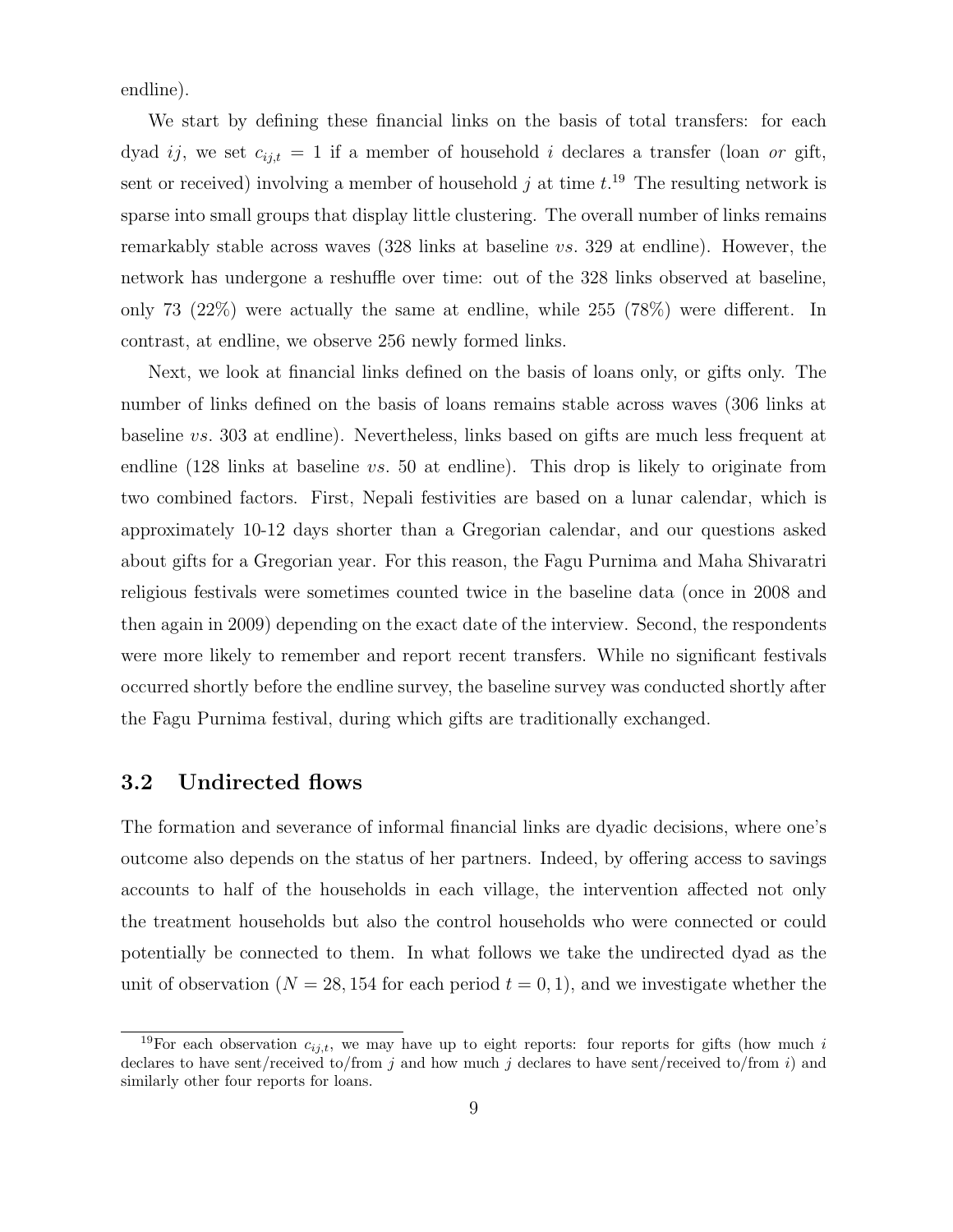magnitude of the transfer between households i and j is affected by the treatment status of the dyad. To do so we estimate the following linear panel regression:

$$
z_{ij,t} = \beta_0 + \beta_1 \cdot TC_{ij,t} + \beta_2 \cdot TT_{ij,t} + \delta_t + \alpha_{ij} + \epsilon_{ij,t}
$$
\n
$$
\tag{1}
$$

For each dyad and for both loans and gifts the survey reports four brackets (what i gives to j as reported by i and j and what i receives from j as reported by i and j), each coded on a five-category scale: 0 (no transfer), 1 (less than 1,200 Rs), 2 (1,200-2,400 Rs), 3 (2,400-5,000 Rs), and 4 (more than 5,000 Rs). The dependent variable  $z_{ij,t}$  is defined as the maximum of the reports by the respondents, and it represents the strength of the undirected financial flow between i and j over the period of reference.<sup>20</sup> We compute  $z_{ij,t}$  for gifts, loans and total transfers (e.g. gifts or loans) respectively. By estimating a linear equation we treat these categorical reports as having cardinal meaning – alternative estimation strategies are discussed in Section 3.4.

The coefficients of interest are those related to the treatment status of the dyad:  $TT_{ij,t}$ always takes value zero at  $t = 0$ , and it takes value one at  $t = 1$  if both partners were offered the savings account. Conversely,  $TC_{i,i,t}$  takes value zero at  $t = 0$  and takes value one at  $t = 1$  if only one of the two households was offered the savings account. The excluded cathegory  $CC_{ij,t}$  refers to dyads composed by two control-group households. Summary statistics on transfers in the undirected dyadic sample by treatment status are shown in Appendix Table [A3.](#page-22-0)

The specification of Equation (1) also includes a time dummy  $\delta_t$  (taking value 1 for endline), and  $\alpha_{ij}$  which represents the dyad-level fixed effect. The error term  $\epsilon_{ij}^t$  is clustered at the village level and wild-bootstrapped to account for the small number of clusters.<sup>21</sup>,<sup>22</sup> The fixed effects absorb all time-invariant unobserved heterogeneity at the level

<sup>&</sup>lt;sup>20</sup>Taking the maximum value of the reports by i and j is equivalent to assuming that discrepancies are due to under-reporting, perhaps as a result of omission mistakes [\(Comola and Fafchamps](#page-16-7) [2014;](#page-16-7) [Comola](#page-17-8) [and Fafchamps](#page-17-8) [2017\)](#page-17-8). This solution is standard to the literature using dyadic data [\(De Weerdt](#page-17-9) [2004;](#page-17-9) [De Weerdt and Fafchamps](#page-17-10) [2011;](#page-17-10) [Fafchamps and Lund](#page-18-11) [2003;](#page-18-11) Liu [et al.](#page-18-12) [2012;](#page-18-12) [Banerjee](#page-16-2) et al. [2013\)](#page-16-2), and it appears appropriate in our context because for the majority of discordant reports we have one side reporting nothing. However, we have re-estimated Equation (1) under alternative assumptions regarding mis-reporting, and reached conclusions consistent with the discussion reported below.

 $^{21}$ In the presence of many unlinked populations, clustering is suitable for dyadic network data because it allows for cross-observation dependence of arbitrary form in link-formation decisions within the village beyond direct partnerships [\(Arcand and Fafchamps](#page-16-8) [2012;](#page-16-8) Barr [et al.](#page-16-9) [2012\)](#page-16-9).

<sup>&</sup>lt;sup>22</sup>The standard errors we report throughout the paper are clustered at the village level, while the thresholds for statistical significance (e.g.,  $*$  for  $10\%$ ) are based on (clustered) wild-bootstrap p-values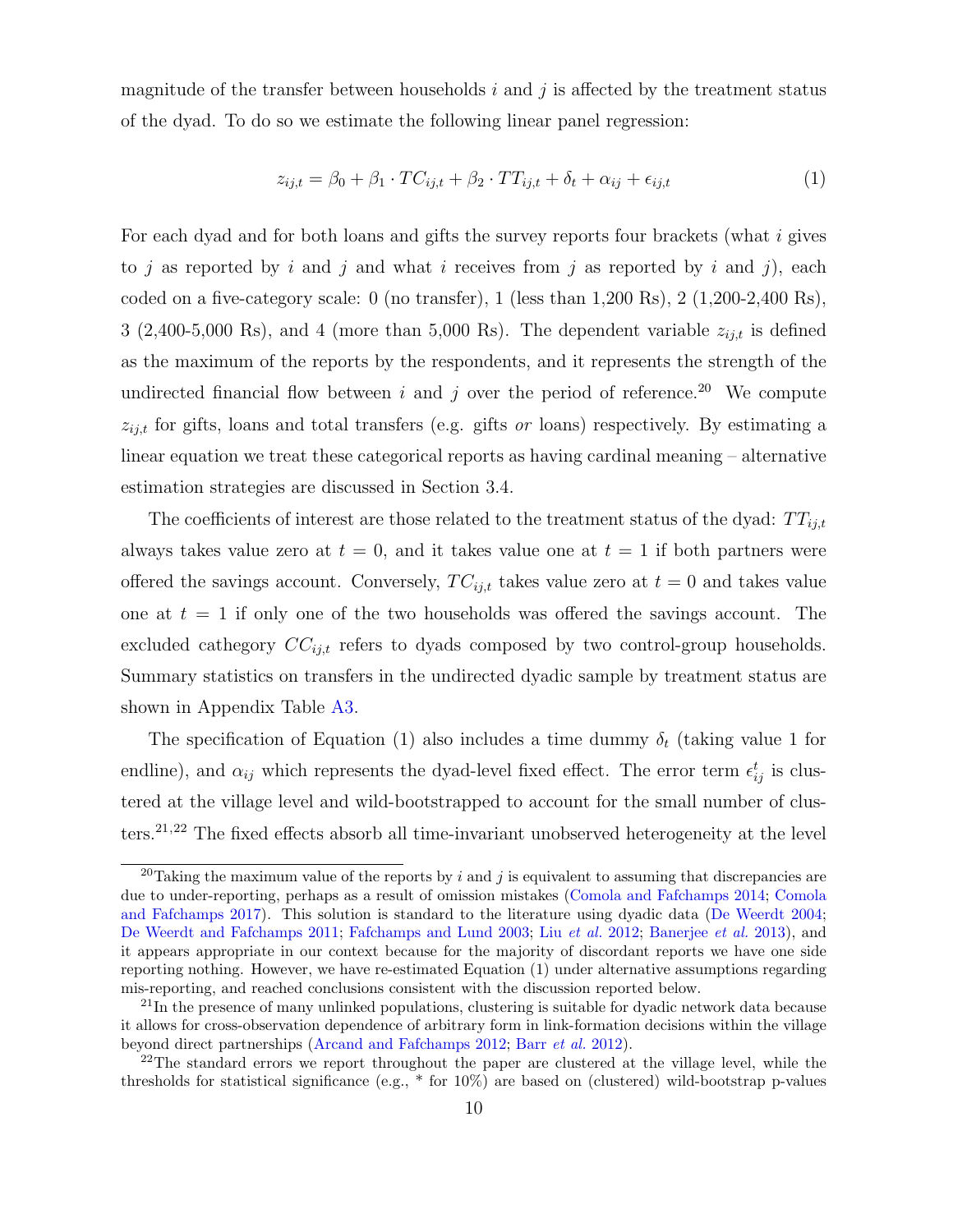of the dyad.<sup>23</sup> Since we have a two-period panel, this specification corresponds to a first-difference estimator.

Results are reported in Table [1.](#page-20-0) Columns (1) and (2) consider loans and gifts respectively, while column (3) combines these two categories into total transfers. The coefficients for  $TT$  and  $TC$  are positive and significant for loans and total transfers (columns 2-3), while we find no effect for gifts. This suggests that the magnitude of the transfer between  $i$  and  $j$  increases if at least one of them was offered access to a savings account. These estimated coefficients may seem small at first glance because the dyadic sample accounts by construction for all possible links within the village, but they represent an increase of roughly 50% over the mean of the dependent variable. Note that this detected effect does not seem to be associated with a decrease for the CC group: the estimated effect for  $t = 1$ is non-significant in columns (2) and (3), in line with the statistics reported in Appendix Table [A3.](#page-22-0) Overall, the evidence in Table [1](#page-20-0) suggests that the intervention has increased the amount of loan and total money flowing through the financial links whenever there is at least one treatment household in the dyad.

#### 3.3 Directed flows

The earlier results show an increase in the magnitude of loans and total transfers for the dyads in which at least one of the households was offered a savings account. This leaves an open question regarding the direction of the flows, which we explore below by considering directed transfers. Note that the estimation sample has now doubled (i.e.  $N = 56,308$  for each period  $t = 0, 1$ , since both dyads ij and ji are included separately.<sup>24</sup> We estimate the following linear panel regression:

$$
k_{ij,t} = \beta_0 + \beta_1 TT_{ij,t}^d + \beta_2 TC_{ij,t}^d + \beta_3 CT_{ij,t}^d + \delta_t + \alpha_{ij} + \epsilon_{ij,t}
$$
 (2)

where the dependent variable  $k_{ij,t}$  represents the strength of the directed monetary flow

[<sup>\(</sup>Roodman](#page-19-4) et al. [2019\)](#page-19-4). Note that the constant term is computed as an average of all estimated fixed effects, thus its p-value is not bootstrapped.

<sup>&</sup>lt;sup>23</sup>Since the randomization is balanced, a cross sectional dyadic regression at  $t = 1$  would capture the differential outcomes among treatment groups. However, it would not capture changes in total flows across periods or substitution dynamics within different groups, while our specification does. For example, a positive coefficient associated with the  $TT$  group in a cross-sectional context could be consistent with an increase, a decrease, or a stable level of aggregate flows at the village level across waves.

<sup>&</sup>lt;sup>24</sup>For a given village v of size  $n_v$ , the number of undirected dyads is computed as  $n_v(n_v - 1)$ .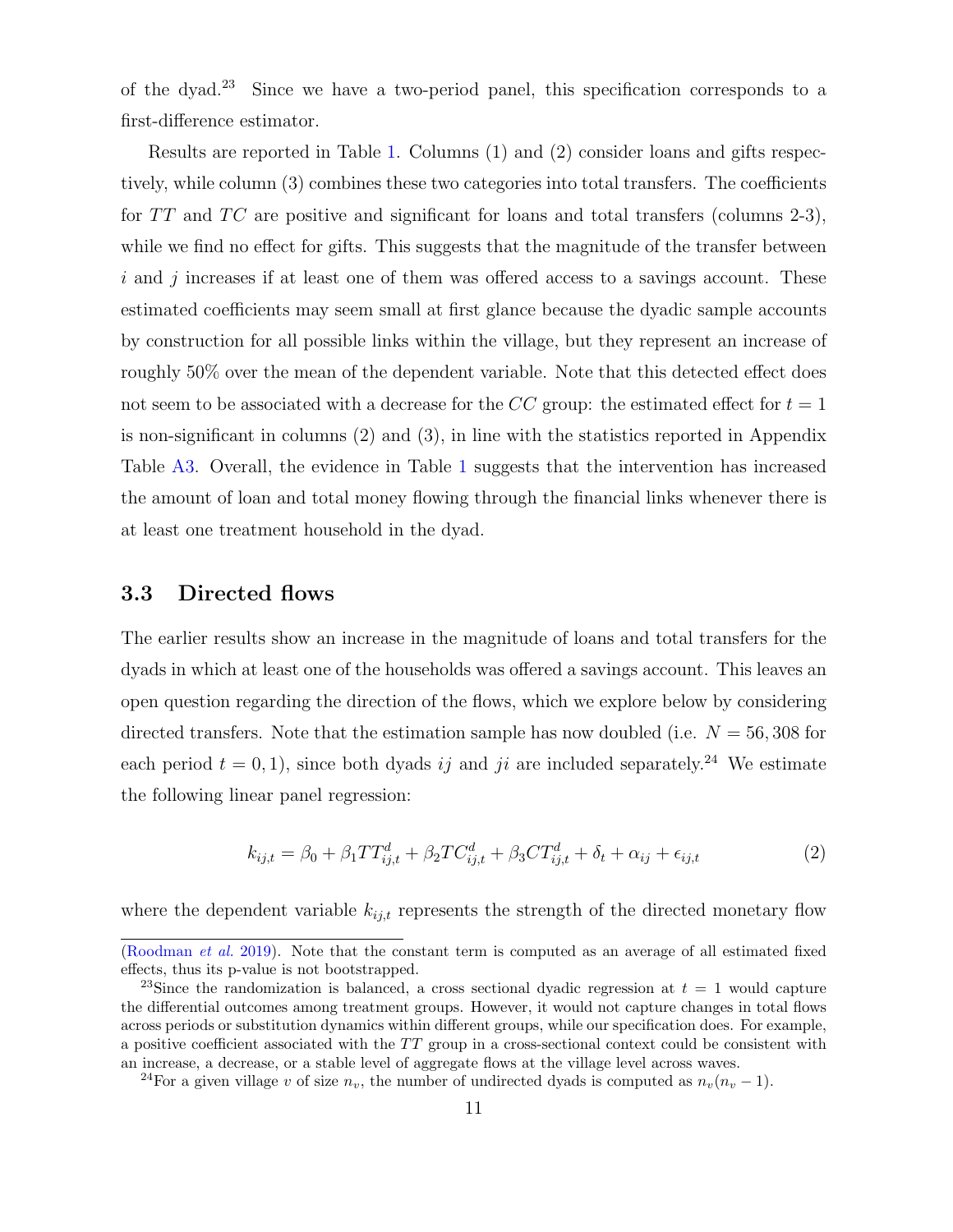from household i to household j at time t, coded using the same brackets as above: from 0 (no transfer) to 4 (more than 5,000 rupees), respectively.<sup>25</sup> We can now expand the set of variables accounting for the treatment status of the dyad because the treatment status of the potential sender and receiver can now enter the regression separately. All dyadic treatment dummies in this directed sample now have a superscript  $d$  to avoid confusion with Table [1:](#page-20-0)  $TT_{ij,t}^d$  refers to dyads in which both sender and receiver households were in the treatment group. Following the same convention as before it takes value zero at  $t = 0$ , and at  $t = 1$  it takes value one if both partners were offered the savings account. Similarly,  $TC_{i,j,t}^d$  refers to dyads in which only the sender was offered the savings account; and  $CT_{ij,t}^d$  to dyads in which only the receiver was offered the savings account. As discussed previously, the omitted category is  $CC_{ij,t}^d$  (which takes value zero throughout). Equation (2) is our preferred specification, as it allows us to disentangle the direction of the detected effect for the  $TC$  coefficients in Table [1.](#page-20-0) The equation also includes the time dummy  $(\delta^t)$  and dyad fixed effects  $\alpha_{ij}$ . As before, the error terms are wild-bootstrapped at the village level. Summary statistics for directed transfers by treatment group are reported in Appendix Table [A4.](#page-26-0)

The estimates reported in Table [2](#page-21-0) suggest that the sender's treatment status (rather than the receiver's status) determines the amount of loans and total transfers: households offered access to savings account appear to make larger loans and total transfers. The detected effects for the  $TT^d$  and  $TC^d$  dyads display the same magnitude, suggesting that treated households increase their money outflow in a like manner regardless of the treatment status of their partners. This implies that the effect of  $TC$  in Table [1](#page-20-0) is actually due to  $TC^d$  dyads rather than  $CT^d$  dyads. In fact, loans and total transfers from control households (to other control households or treated households) do not vary significantly over time. This evidence is consistent with the statistics reported in Appendix Table [A4](#page-26-0) showing a significant increase in the amount of loans for  $TT$  and  $TC$  dyads. This result points at positive spillovers for control households and it is associated with a net increase of transfers within the villages.

 $^{25}$ In line with the estimation strategy above, we take the maximum of the directed reports about the transfer from i to j at time t (as reported by i and j, respectively).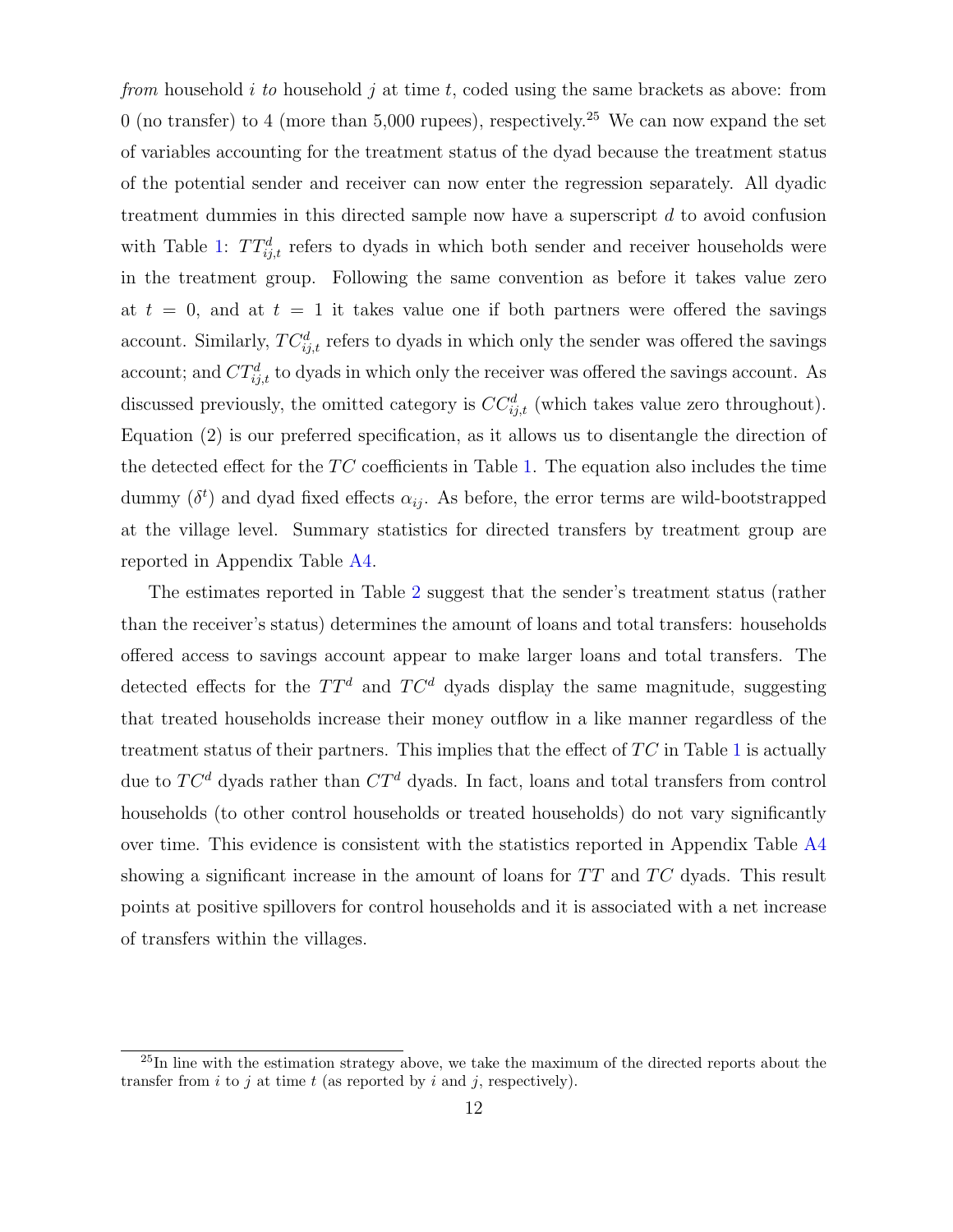#### 3.4 Alternative specifications

We now discuss changes in the econometric specification along several lines. First, our linear estimates of Tables [1](#page-20-0) and [2](#page-21-0) use a dependent variable which is categorical and groups transfers into bins of different 'size.' As such, this strategy may raise concerns related to the interpretation of the resulting coefficients. To shed light on the issue, we take an alternative approach by running a set of binary regressions defined over different thresholds of the categorical dependent variable. Appendix Table A5 does so for the undirected dyadic sample, and thus it compares to Table [1.](#page-20-0) The binary dependent variable equals one if there was a transfer between  $i$  and  $j$  above a given threshold: any non-zero transfer (columns 1-3), above 1,200 rupees (columns 4-6), above 2,400 rupees (columns 7-9), above 5,000 rupees (columns 10-12). The estimates reported in Appendix Table A5 show that the  $TT$  and  $TC$  coefficients for loans and total transfers are positive and significant for the highest thresholds only (above 2,400 rupees, and above 5,000 rupees). These results, along with the ones from Table [1,](#page-20-0) indicate that the treatment did not affect the likelihood of any transfer being made, but only of large transfers being made.

In Appendix Table A6 we apply the same estimation strategy to the directed dyadic sample, which gives a straightforward comparison with Table [2.](#page-21-0) When we define the binary variable in terms of any transfer (columns 1 to 3) the treatment variables do not appear significant. As we increase the threshold, we get closer to the main results of current Table [2](#page-21-0) (i.e. both  $TT^d$  and  $TC^d$  highly significant). Taken together, results from Appendix Tables A5 and A6 validate the main message of the paper and suggest that the detected effect for the treatment group comes from transfers of large size.<sup>26</sup>

Finally, our results appear robust to several alternative specifications. For instance, we removed the dyad-level fixed effects to estimate a standard difference-in-differences regression on the dyadic panel.<sup>27</sup> Also, we experimented with alternative specifications including time-varying controls (i.e., socio-demographic attributes of the households). In all cases above, our main conclusions stay unaffected (results available upon request).

<sup>&</sup>lt;sup>26</sup>We also relaxed the linearity assumption by estimating an ordered probit model, and obtained results which are in line with the findings discussed above.

 $27\text{Since}$  in our notation the treatment dummies always take value zero at baseline, our estimation strategy could be seen as a difference-in-differences specification 'augmented' for dyad-level fixed effects.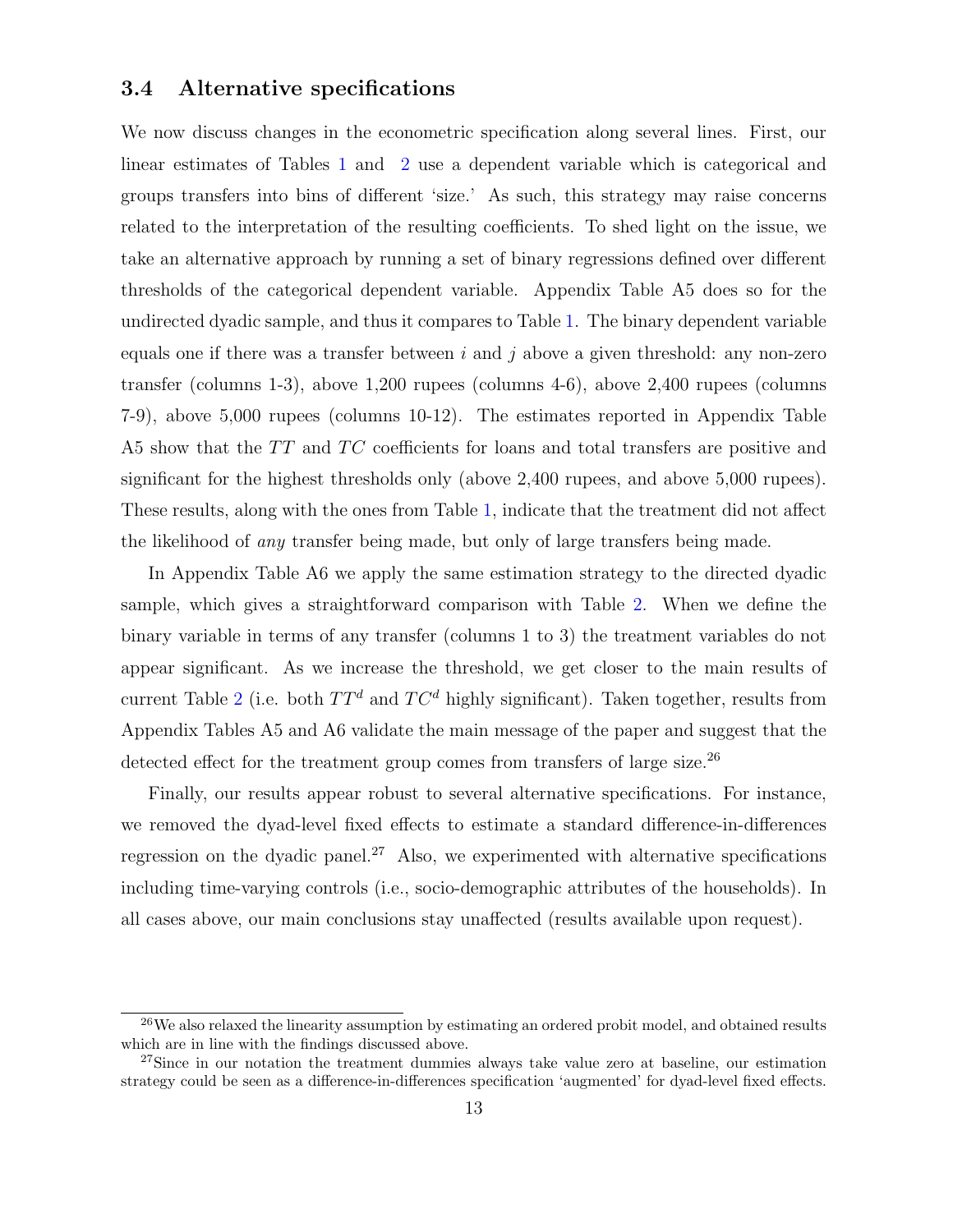#### 3.5 Mechanisms

Next we explore the channels that could explain the observed data patterns focusing on our preferred set of results, namely, the directed dyadic regressions in Table [2.](#page-21-0) We discuss some of the mechanisms that could explain our findings and test for the ones for which our data allow.

A first channel could be that treatment households that were better off at baseline, proxied by financial inclusion and total assets, make more transfers. To test this hypothesis, we built a variable indicating whether the household had access to a formal or informal financial institution at baseline, prior to the intervention. We constructed the financial access variable by taking the maximum out of three separate questions in the baseline survey which ask whether the household had any money in formal financial institutions (banks), MFIs or savings organizations, or ROSCAs. Given that the answer to each question was coded as a dummy variable, the final financial access variable is also a dummy variable. In addition, we constructed a standardized variable measuring total assets for each household at baseline. In order to do so, first we combined the values of all monetary assets (i.e. savings at formal financial institutions, ROSCAs, MFIs along with cash at hand) and non-monetary assets (i.e. livestock and poultry and consumer durables) owned by each household at the baseline.<sup>28</sup> Then, we standardized the total assets variable.

It is also possible that households offered access to a savings account might face more redistributive pressure than those not offered a savings account. In addition, treatment households that had stronger beliefs about network support at baseline might be more likely to give transfers to others afterward. To test this, we built a measure of network beliefs by combining the survey answers to four questions about the respondent's beliefs about sharing in the community.<sup>29</sup> Given that each question was on a Likert scale from

<sup>28</sup>Livestock and poultry include goats, pigs, baby cows/bulls/buffaloes, cows, bulls, buffaloes, chickens, and ducks. Consumer durables include radios, cassette players, sewing machines, busses and trucks, motorcycles, bicycles, phones and cell phones, televisions, stoves, gas ranges, beds, sofas/sofa sets, electric fans, refrigerators, tables and chairs and cupboards.

<sup>&</sup>lt;sup>29</sup>The questions used to measure network support and beliefs were as follows: (a) 'If I ask someone (a relative, friend or neighbor) for money, and she/he has some, then she/he should help me.'; (b) 'If someone (a relative, friend or neighbor) is in need and asks me for money, then I help her/him and give up saving.'; (c) 'If I do not help with some money someone (a relative, friend or neighbor) in need, then she/he will not help me in the future when I need help.'; (d) 'If someone (a relative, friend, or neighbor) who has some money does not help me when I am in need, then I will not help him/her in the future.'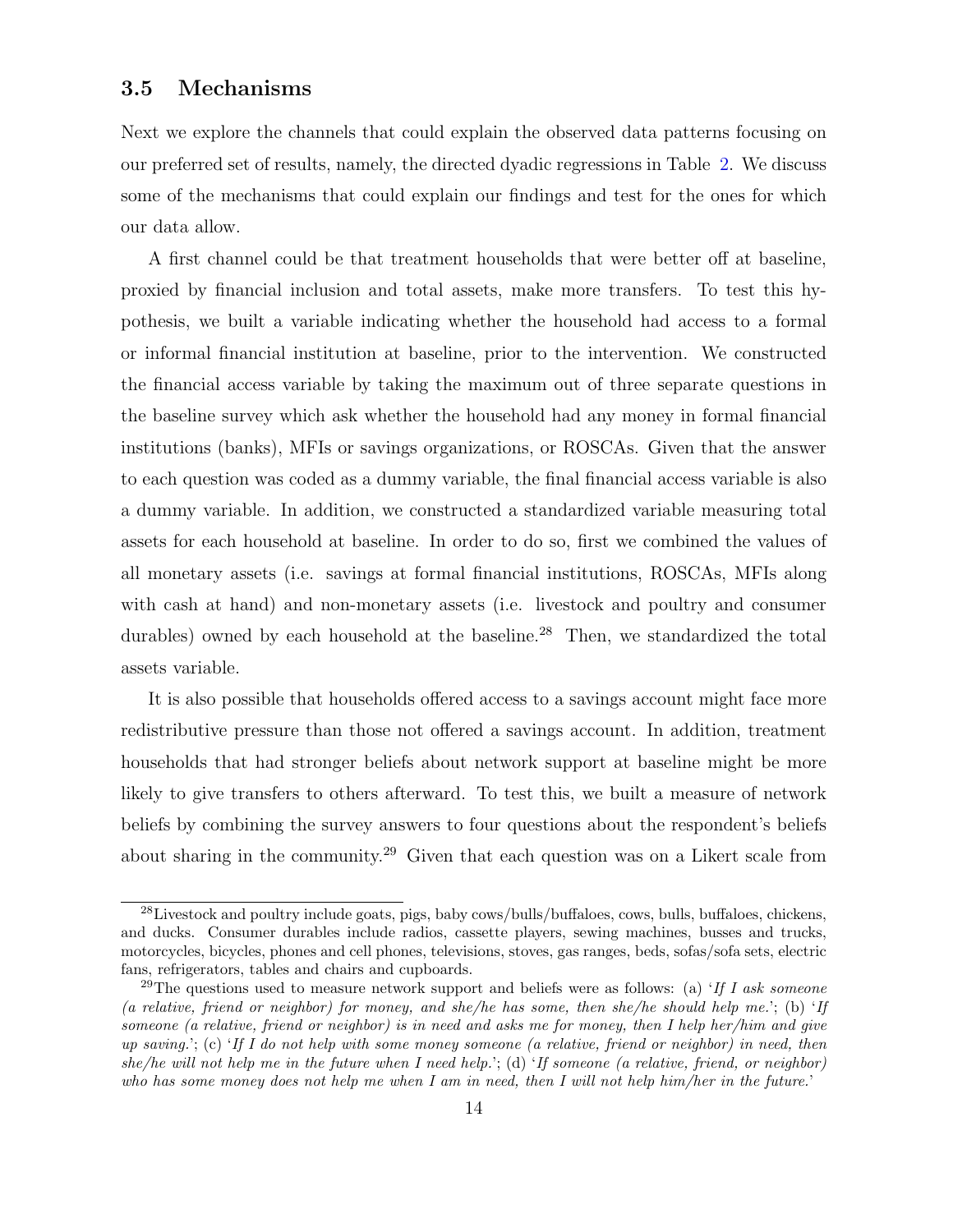1 to 5 (strongly disagree to strongly agree), we first converted each answer to a dummy variable equal to one if the respondent agreed or strongly agreed with each statement. We then added these four variables and standardized the outcome.<sup>30</sup>

We use these variables (hereafter 'V') to estimate the following equation:

$$
k_{ij,t} = \beta_0 + \beta_1 TT_{ij,t}^d + \beta_2 TC_{ij,t}^d + \beta_3 CT_{ij,t}^d
$$
  
+  $\beta_4 TT_{ij,t}^d * V_i + \beta_5 TC_{ij,t}^d * V_i + \beta_6 CT_{ij,t}^d * V_i$   
+  $\beta_7 TT_{ij,t}^d * V_j + \beta_8 TC_{ij,t}^d * V_j + \beta_9 CT_{ij,t}^d * V_j + \delta_t + \alpha_{ij} + \epsilon_{ij,t}$  (3)

where V measures either the household's level of financial inclusion, its wealth, or its network beliefs at baseline, depending on the specification. This specification is an augmented version of Equation (2) aimed at identifying the 'heterogeneous treatment effect' in the context of our panel dyadic regressions: in fact, it enables us to see how these attributes of interest interplay with the treatment status of both the sender and the receiver household.

The results reported in Table [3](#page-22-0) show that treatment households with a higher level of total assets at baseline are more likely to increase loans and transfers (independently of the treatment status of the receiver). Similarly, more financially included treatment households are more likely to increase loans and transfers to others. Network beliefs of the sender do not appear to matter for inter-household transfers: households with stronger beliefs about network support at baseline were not more likely to give out transfers afterward. We find a marginally significant effect of the receiver's beliefs, however, for  $TC^d$ dyads. This result points at the redistributive pressure exerted by households with strong beliefs about network support who were not offered a savings account.

An additional explanation could be that women now manage their finances more independently than before and are thus capable of transferring outside the household funds that had been flowing within the household previously (e.g., forced transfers to the husband). This hypothesis is consistent with the evidence that net transfers between households increased at the village level. Unfortunately, we cannot test this channel because we do not have data on within-household transfers.

<sup>&</sup>lt;sup>30</sup>As a robustness check, we have also conducted a principal component analysis on the four survey responses about the respondent's network beliefs. The estimates from a regressions that takes the first principal component as the beliefs variable are consistent with the results shown in Table [3](#page-22-0) (available upon request).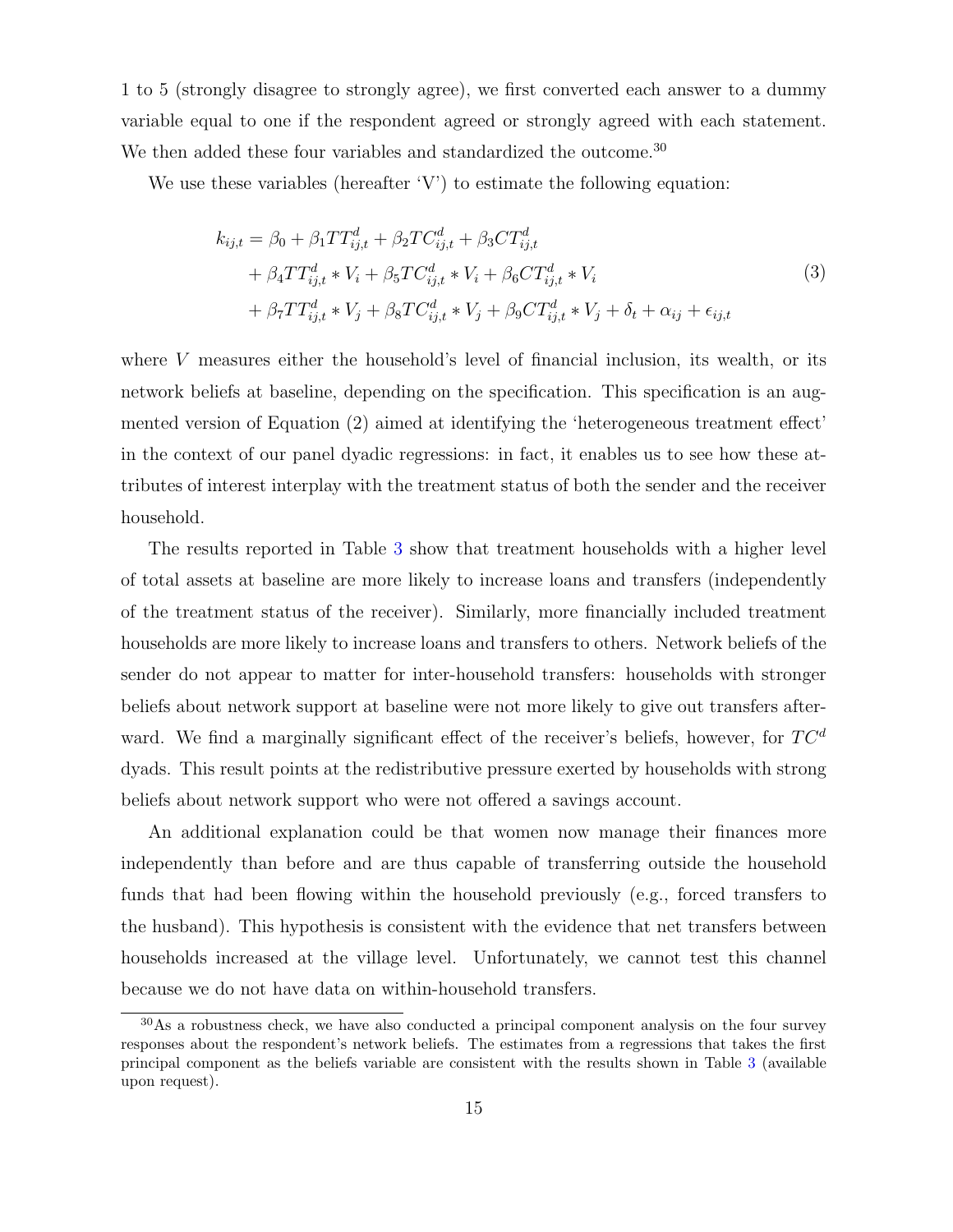Overall, while other channels might be at play, our evidence seems to show that the wealthier and more financially included treatment households were before the start of the intervention, the more transfers they make to others after being offered the savings account.

## 4 Conclusions

A growing body of research has documented the private benefits for account users from obtaining access to savings accounts. The effects on informal financial arrangements existing prior to the introduction of formal savings, however, are unclear. In particular, does access to a savings account crowd out network-based financial arrangements?

We provide evidence that a randomized intervention that offered access to savings accounts to half of the households in 19 villages in Nepal increased informal financial arrangements. Our identification strategy combines within-village treatment and detailed network data and uses directed and undirected dyadic regressions. Our results show that being offered access to a savings account raises the magnitude of transfers to financial partners within the village, regardless of their treatment status. Furthermore, transfers appear to be associated with treatment households with more assets and greater financial inclusion at baseline.<sup>31</sup>

Our findings suggest some complementarity between formal savings and informal network-based financial activities, and point to spillover effects of access to savings accounts that go beyond the direct effects for recently banked households. However, the studies assessing the potential spillover effects of access to savings accounts are scarce, and their findings vary [\(Dizon](#page-17-4) et al. [2019;](#page-17-4) [Dupas](#page-17-3) et al. [2019\)](#page-17-3). Thus, further research is needed to understand under which circumstances granting access to savings accounts crowds out or complements pre-existing informal financial arrangements, such as reciprocal risk sharing and informal loan repayment.

 $31$ These findings complement the ones by [Prina](#page-19-0) [\(2015\)](#page-19-0) suggesting that the intervention had an indirect effect beyond the treatment households.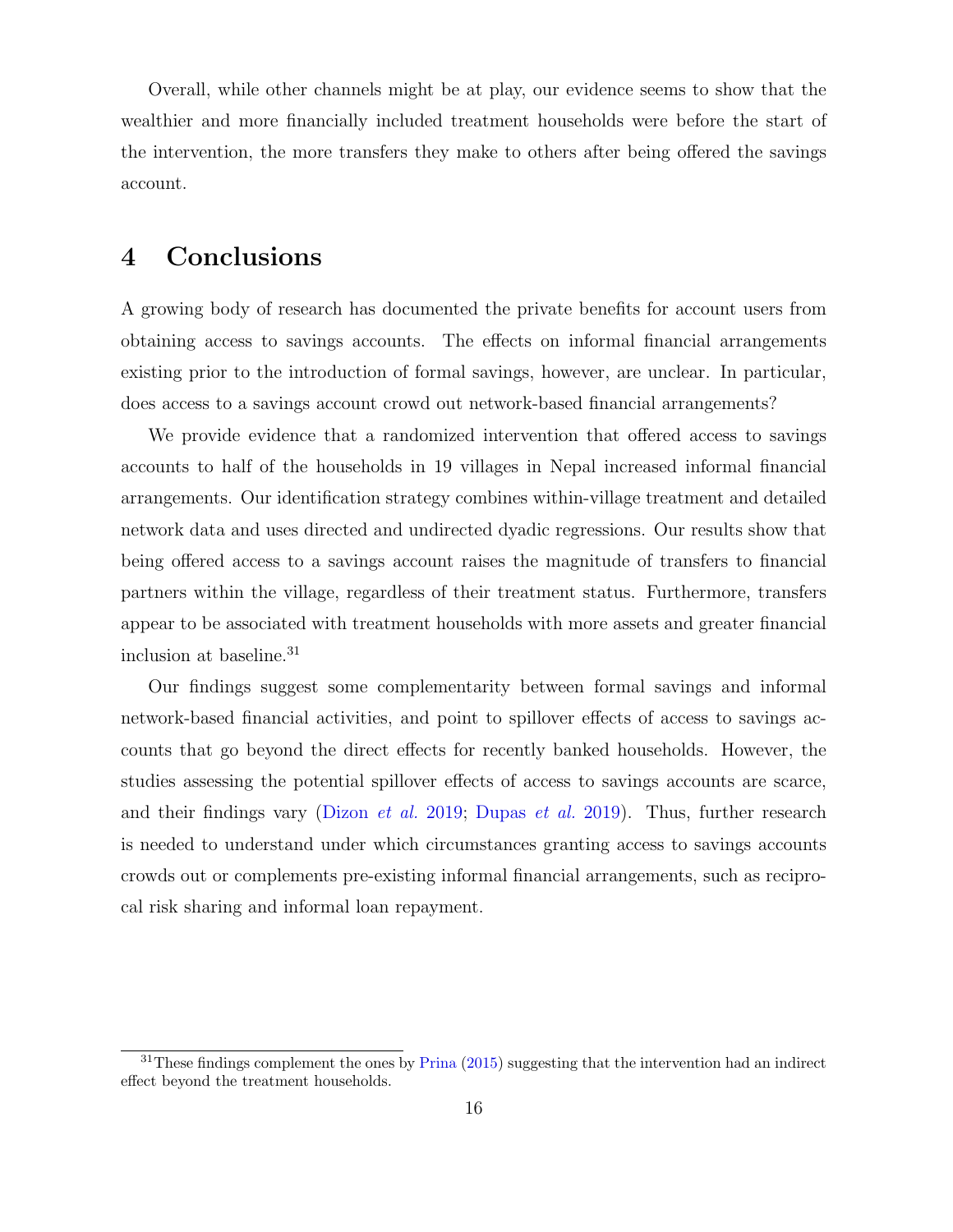# References

- <span id="page-16-8"></span>Arcand, J. and Fafchamps, M. (2012). 'Matching in community-based organizations', Journal of Development Economics, vol. 98(2), pp. 203–19.
- <span id="page-16-2"></span>Banerjee, A., Chandrasekhar, A., Duflo, E. and Jackson, M. (2013). 'The diffusion of microfinance', Science, vol. 341(1236498).
- <span id="page-16-3"></span>Banerjee, A.V., Chandrasekhar, A.G., Duflo, E., Jackson, M.O. and Kinnan, C. (2021). 'Changes in social network structure in response to exposure to formal credit markets', unpublished.
- <span id="page-16-9"></span>Barr, A., Marlene, D. and Fafchamps, M. (2012). 'Who shares risk with whom under different enforcement mechanisms?', Economic Development and Cultural Change, vol. 60(4), pp. 677–706.
- <span id="page-16-5"></span>Blumenstock, J., Eagle, N. and Fafchamps, M. (2016). 'Airtime transfers and mobile communications: Evidence in the aftermath of natural disasters', *Journal of Development* Economics, vol. 157-181, pp. 1–13.
- <span id="page-16-0"></span>Brune, L., Giné, X., Goldberg, J. and Yang, D. (2017). 'Savings defaults and payment delays for cash transfers: Field experimental evidence from malawi', Journal of Development Economics, vol. 129, pp. 1–13.
- <span id="page-16-4"></span>Cai, J., De Janvry, A. and Sadoulet, E. (2015). 'Social networks and the decision to insure: Evidence from randomized experiments in china', American Economic Journal: *Applied Economics*, vol. 7(2), pp. 81–108.
- <span id="page-16-1"></span>Chandrasekhar, A.G. and Lewis, R. (2011). 'Econometrics of sampled networks', Unpublished.
- <span id="page-16-6"></span>Collins, D., Morduch, J., Rutherford, S. and Ruthven, O. (2009). Portfolios of the Poor: How the World's Poor Live on 2 a Day, Princeton, NJ: Princeton University Press.
- <span id="page-16-7"></span>Comola, M. and Fafchamps, M. (2014). 'Testing unilateral and bilateral link formation', Economic Journal, vol. 124, pp. 954–75.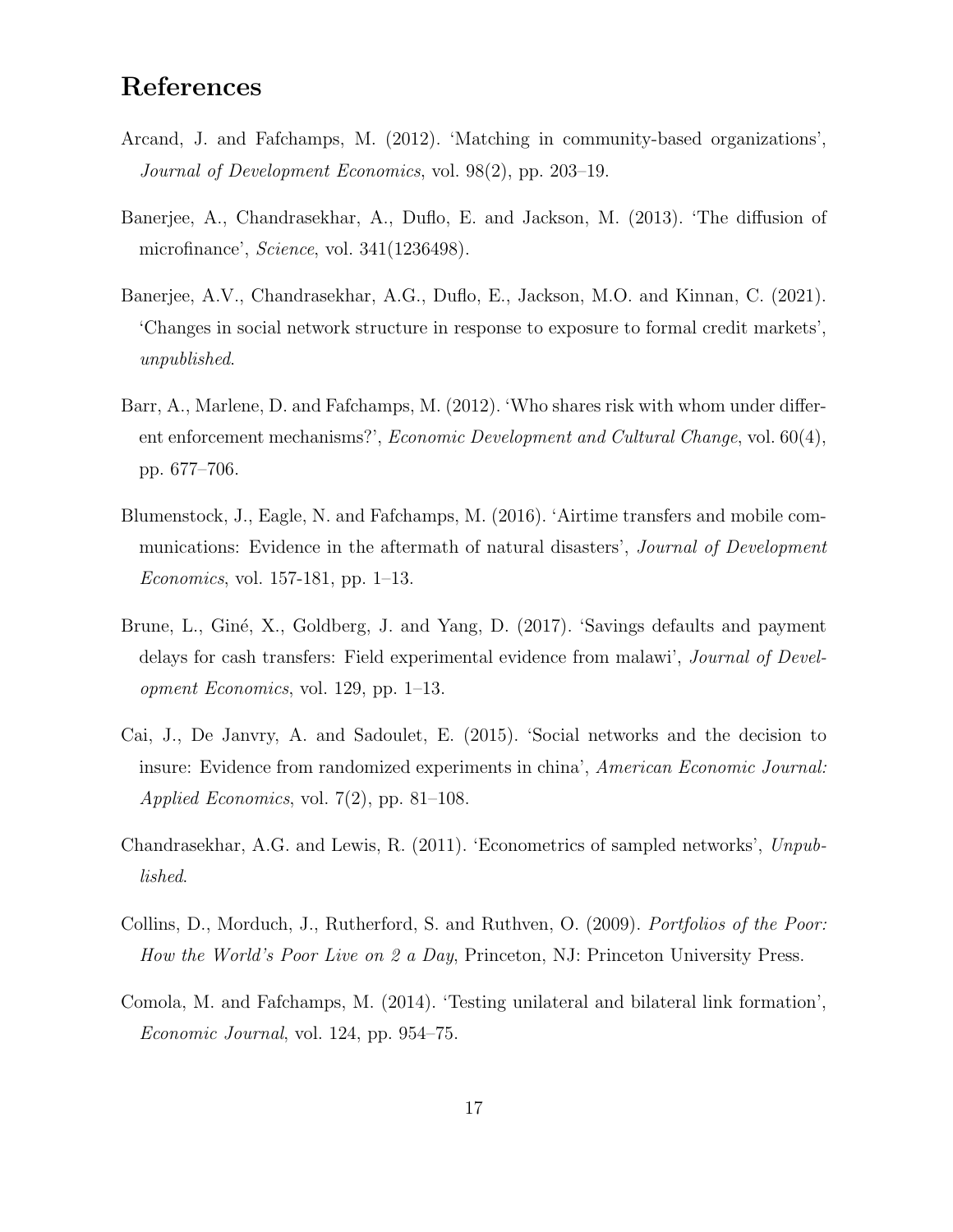- <span id="page-17-8"></span>Comola, M. and Fafchamps, M. (2017). 'The missing transfers: Estimating mis-reporting in dyadic data', Economic Development and Cultural Change, vol. 65(3), pp. 549–82.
- <span id="page-17-0"></span>De Mel, S., McIntosh, C., Sheth, K. and Woodruff, C. (2020). 'Can mobile-linked bank accounts bolster savings? evidence from a randomized controlled trial in sri lanka', The Review of Economics and Statistics, pp. 1–45.
- <span id="page-17-9"></span>De Weerdt, J. (2004). 'Insurance against poverty', chap. Risk Sharing and Endogenous Network Formation, Oxford University Press.
- <span id="page-17-10"></span>De Weerdt, J. and Fafchamps, M. (2011). 'Social identity and the formation of health insurance networks', Journal of Development Studies, vol. 47(8), pp. 1152–1177.
- <span id="page-17-2"></span>Di Falco, S. and Bulte, E. (2011). 'A dark side of social capital? kinship, consumption, and savings', Journal of Development Studies, vol. 47(8), pp. 1128–1151.
- <span id="page-17-4"></span>Dizon, F., Gong, E. and Jones, K. (2019). 'The effect of promoting savings on informal risk-sharing: Experimental evidence from vulnerable women in kenya', Journal of Human Resources, vol. published ahead of print June 7, 2019, pp. 0917–9077R2.
- <span id="page-17-6"></span>Duflo, E., Kremer, M. and Robinson, J. (2008). 'How high are rates of return to fertilizer? evidence from field experiments in kenya', American Economic Review, vol. 98(2), pp. 482–88.
- <span id="page-17-5"></span>Duflo, E. and Saez, E. (2003). 'The role of information and social interactions in retirement plan decisions: Evidence from a randomized experiment', The Quarterly Journal of *Economics*, vol. 118(3), pp. 815–42.
- <span id="page-17-7"></span>Dupas, P. (2014). 'Short-run subsidies and long-run adoption of new health products: Evidence from a field experiment', Econometrica, vol. 82(1), pp. 197–228.
- <span id="page-17-1"></span>Dupas, P., Karlan, D., Robinson, J. and Ubfal, D. (2018). 'Banking the unbanked? evidence from three countries', American Economic Journal: Applied Economics, vol. 10(2), pp. 257–97.
- <span id="page-17-3"></span>Dupas, P., Keats, A. and Robinson, J. (2019). 'The effect of savings accounts on interpersonal financial relationships: Evidence from a field experiment in rural kenya', Economic Journal, vol. 129(617), pp. 273–310.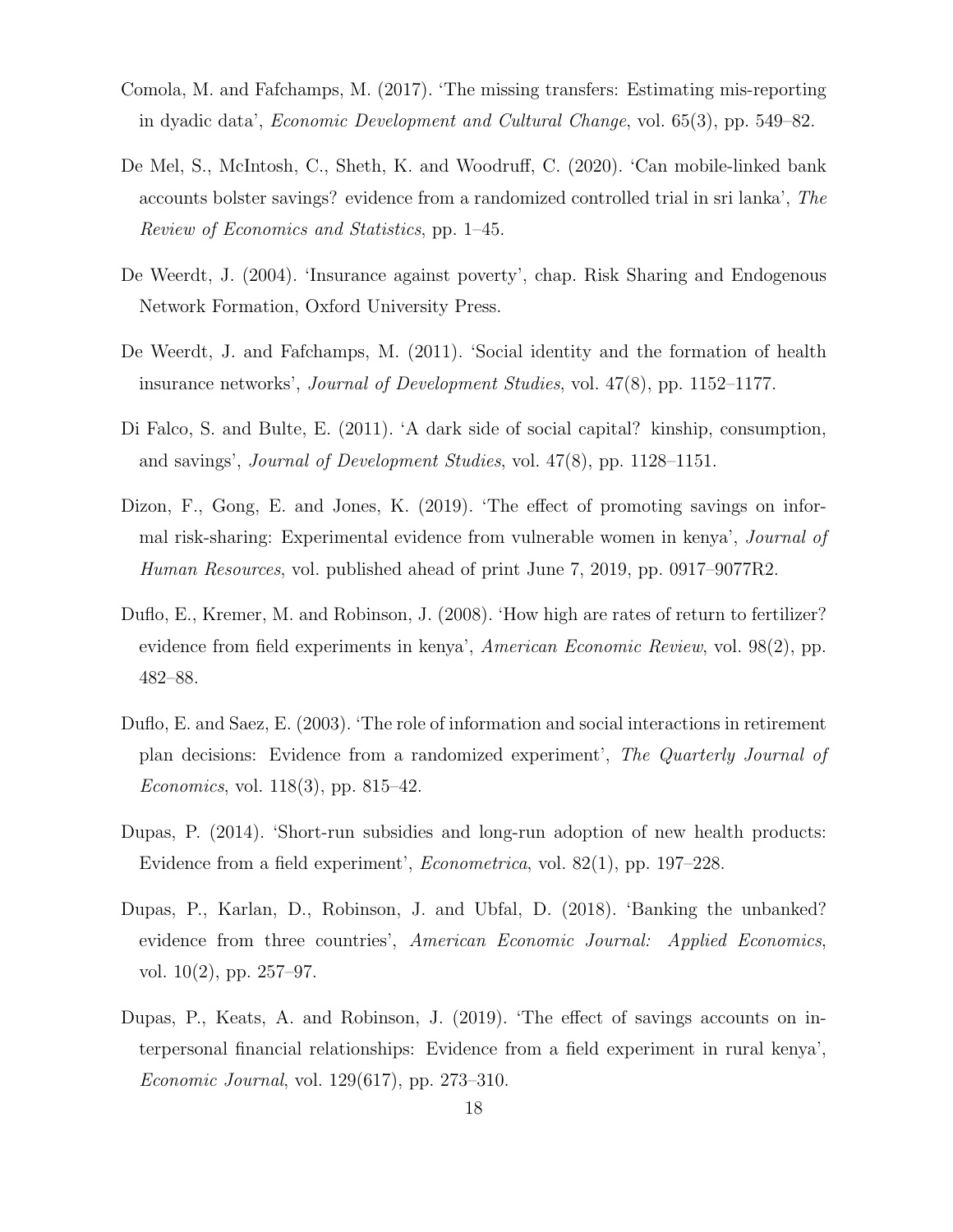- <span id="page-18-0"></span>Dupas, P. and Robinson, J. (2013). 'Savings constraints and microenterprise development: Evidence from a field experiment in kenya', American Economic Journal: Applied Eco*nomics*, vol.  $5(1)$ , pp.  $163-92$ .
- <span id="page-18-11"></span>Fafchamps, M. and Lund, S. (2003). 'Risk sharing networks in rural philippines', Journal of Development Economics, vol. 71 $(2)$ , pp. 261–87.
- <span id="page-18-9"></span>Ferrari, A., Jaffrin, G. and Shreshta, S.R. (2007). 'Access to financial services in nepal', The World Bank, Washington, D.C.
- <span id="page-18-3"></span>Hoff, K. and Sen, A. (2006). 'Poverty traps', pp. 95–115, 4, chap. The Kin System as a Poverty Trap, Princeton, NJ: Princeton University Press.
- <span id="page-18-10"></span>International Monetary Fund (2011). 'Nepal country report no. 11/319', Asia and Pacific Department.
- <span id="page-18-1"></span>Kast, F., Meier, S. and Pomeranz, D. (2018). 'Saving more in groups: Field experimental evidence from chile', Journal of Development Economics, vol. 133, pp. 275–294.
- <span id="page-18-7"></span>Kling, J.R., Liebman, J.B. and Katz, L.F. (2007). 'Experimental analysis of neighborhood effects', *Econometrica*, vol.  $75(1)$ , pp. 83–119.
- <span id="page-18-5"></span>Kremer, M. and Levy, D. (2008). 'Peer effects and alcohol use among college students', Journal of Economic Perspectives, vol. 22(3), pp. 189–206.
- <span id="page-18-6"></span>Kremer, M. and Miguel, E. (2007). 'The illusion of sustainability', The Quarterly Journal of Economics, vol. 122(3), pp. 1007–65.
- <span id="page-18-2"></span>Ligon, E., Thomas, J.P. and Worrall, T. (2000). 'Mutual insurance, individual savings, and limited commitment', Review of Economic Dynamics, vol. 3(2), pp. 216–46.
- <span id="page-18-12"></span>Liu, X., Patacchini, E., Zenou, Y. and Lee, L.F. (2012). 'Criminal networks: Who is the key player?', Working Paper No. 2012.39, Fondazione Eni Enrico Mattei.
- <span id="page-18-8"></span>Nepal Rastra Bank (2011). 'Quarterly economic bulletin - mid october 2011', .
- <span id="page-18-4"></span>Oster, E. and Thornton, R. (2011). 'Determinants of technology adoption: Private value and peer effects in menstrual cup take-up', Journal of the European Economic Associ*ation*, vol.  $10(6)$ , pp.  $1263-93$ .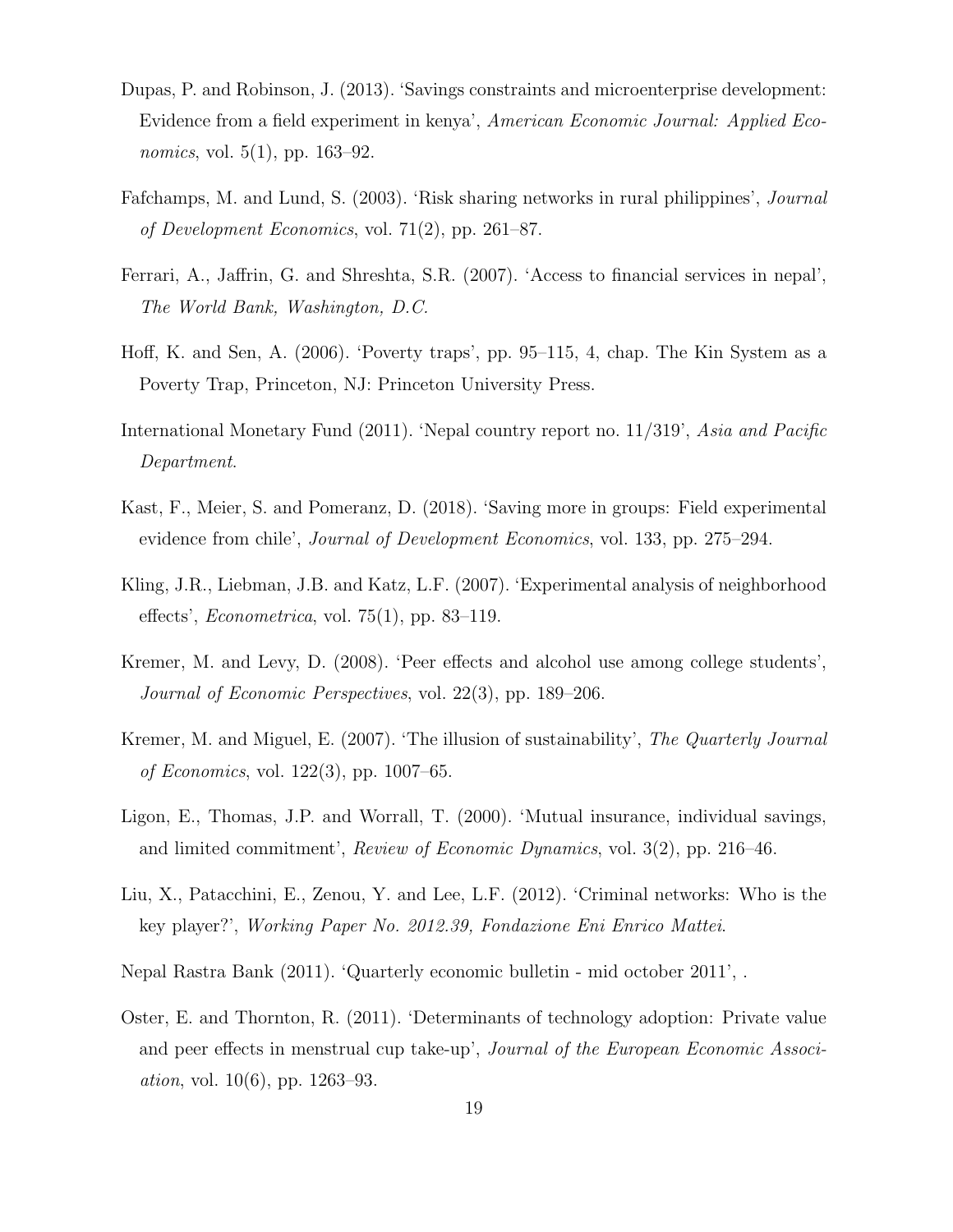<span id="page-19-2"></span>Patnam, M. (2011). 'Corporate networks and peer effects in firm policies', Unpublished.

- <span id="page-19-1"></span>Platteau, J.P. (2000). 'Institutions, social norms, and economic development', Amsterdam: Harwood Academic Publishers.
- <span id="page-19-0"></span>Prina, S. (2015). 'Banking the poor via savings accounts: Evidence from a field experiment', Journal of Development Economics, vol. 115, pp. 16–31.
- <span id="page-19-4"></span>Roodman, D., Orregaard, N., MacKinnon, J. and Webb, M. (2019). 'Fast and wild: Bootstrap inference in stata using boottest', The Stata Journal, vol. 19(1), pp. 4–60.

<span id="page-19-3"></span>Rutherford, S. (2000). The Poor and Their Money, New York: Oxford University Press.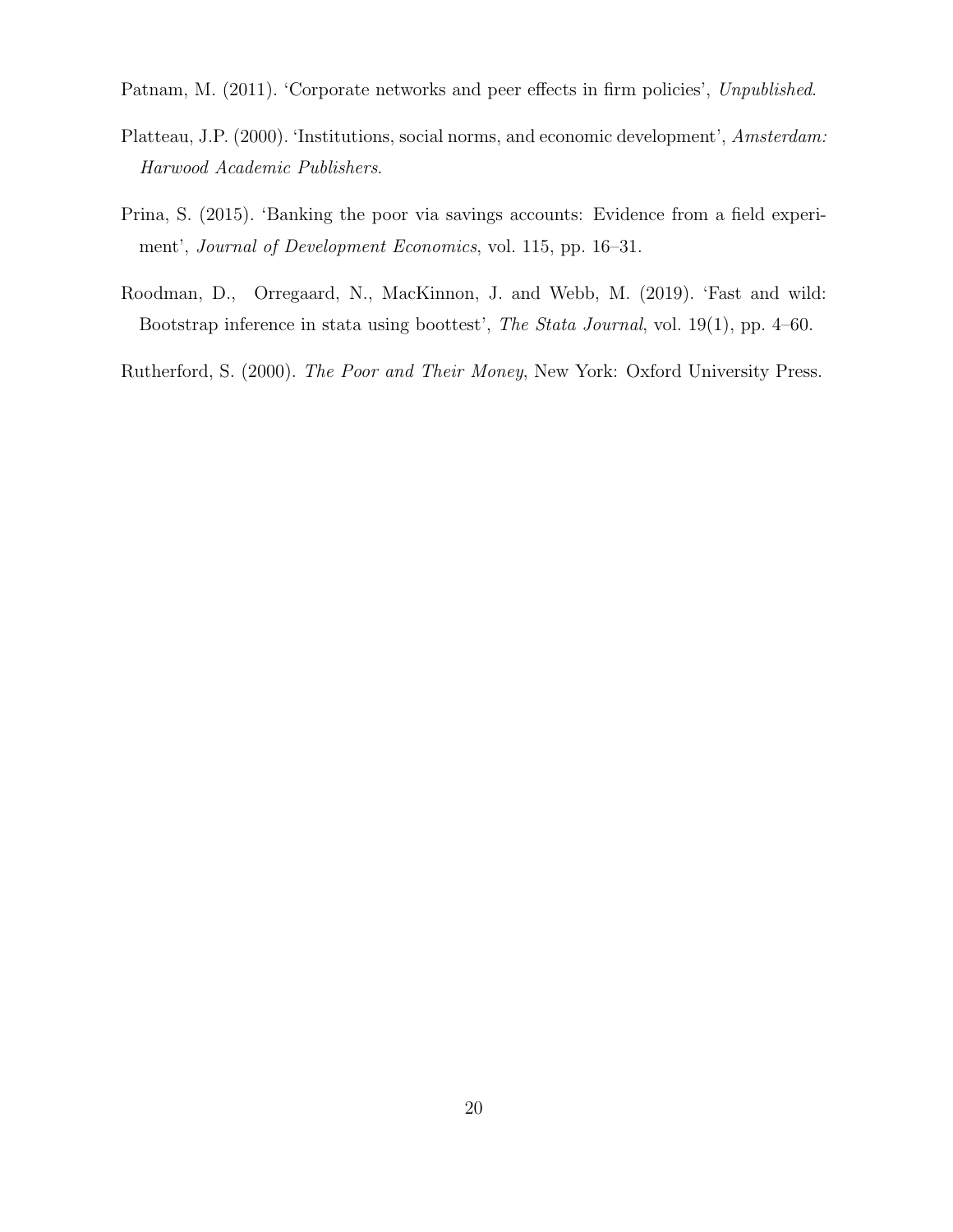|                            | Gifts only  | Loans only  | Total transfers |
|----------------------------|-------------|-------------|-----------------|
|                            | (1)         | (2)         | (3)             |
| TT                         | $-0.0006$   | $0.0144**$  | $0.0161***$     |
|                            | (0.0032)    | (0.0053)    | (0.0048)        |
| TC                         | $-0.0006$   | $0.0116*$   | $0.0123**$      |
|                            | (0.0017)    | (0.0054)    | (0.0054)        |
| $t = 1$                    | $-0.0031*$  | $-0.0019$   | $-0.0030$       |
|                            | (0.0012)    | (0.0051)    | (0.0053)        |
| Constant                   | $0.0065***$ | $0.0243***$ | $0.0260***$     |
|                            | (0.0009)    | (0.0018)    | (0.0018)        |
| Mean of dependent variable | 0.005       | 0.028       | 0.030           |
| Number of observations     | 56,308      | 56,308      | 56,308          |
| Number of dyads            | 28,154      | 28,154      | 28,154          |

Table 1: Undirected dyadic regressions

<span id="page-20-0"></span>Notes: This table reports the estimates of the (undirected) dyadic intent-to-treat regressions. The dependent variable is coded on a five-category scale: 0 (no transfer), 1 (less than 1,200 rupees), 2 (1,200-2,400 rupees), 3 (2,400-5,000 rupees), and 4 (more than 5,000 rupees). The total transfers variable is the maximum of the loans and gifts variables. All undirected within-village dyads are taken as observations. Dyad-level fixed effects are included. OLS coefficients are reported. Robust standard errors are in parentheses and clustered at the village level. The p-values are calculated using a clustered wild-bootstrap procedure. The coefficients of statistical significance are given as follows: \* 10%, \*\* 5%, and \*\*\* 1%.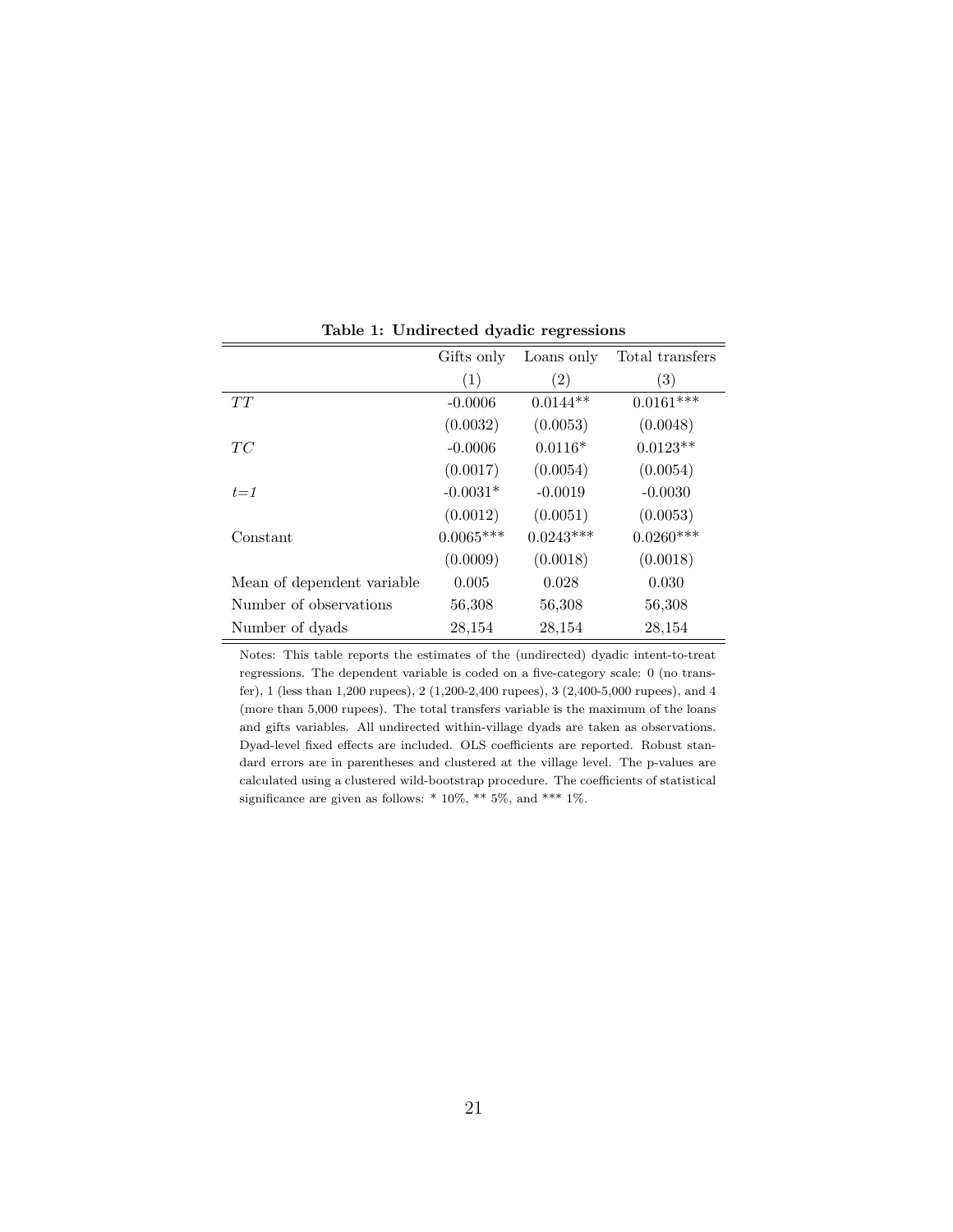|                            | Gifts only  | Loans only  | Total transfers |
|----------------------------|-------------|-------------|-----------------|
|                            | (1)         | (2)         | (3)             |
| $TT^d$                     | $-0.0016$   | $0.0081**$  | $0.0088***$     |
|                            | (0.0025)    | (0.0031)    | (0.0028)        |
| $TC^d$                     | $-0.0002$   | $0.0079*$   | $0.0085**$      |
|                            | (0.0013)    | (0.0034)    | (0.0035)        |
| $CT^d$                     | $-0.0004$   | 0.0054      | 0.0055          |
|                            | (0.0012)    | (0.0033)    | (0.0034)        |
| $t=1$                      | $-0.0029**$ | $-0.0026$   | $-0.0039$       |
|                            | (0.0009)    | (0.0039)    | (0.0042)        |
| Constant                   | $0.0050***$ | $0.0164***$ | $0.0184***$     |
|                            | (0.0008)    | (0.0016)    | (0.0017)        |
| Mean of dependent variable | 0.003       | 0.018       | 0.019           |
| Number of observations     | 112,616     | 112,616     | 112,616         |
| Number of dyads            | 56,308      | 56,308      | 56,308          |

Table 2: Directed dyadic regressions

<span id="page-21-0"></span>Notes: This table reports the estimates of the directed dyadic intent-to-treat regressions. The dependent variable is coded on a five-category scale: 0 (no transfer), 1 (less than 1,200 rupees), 2 (1,200-2,400 rupees), 3 (2,400-5,000 rupees), and 4 (more than 5,000 rupees). The total transfers variable is the maximum of the loans and gifts variables. All directed within-village dyads are taken as observations. OLS coefficients are reported. Dyad-level fixed effects are included. Robust standard errors are in parentheses and clustered at the village level. The p-values are calculated using a clustered wild-bootstrap procedure. The coefficients of statistical significance are given as follows: \* 10%, \*\* 5%, and \*\*\* 1%.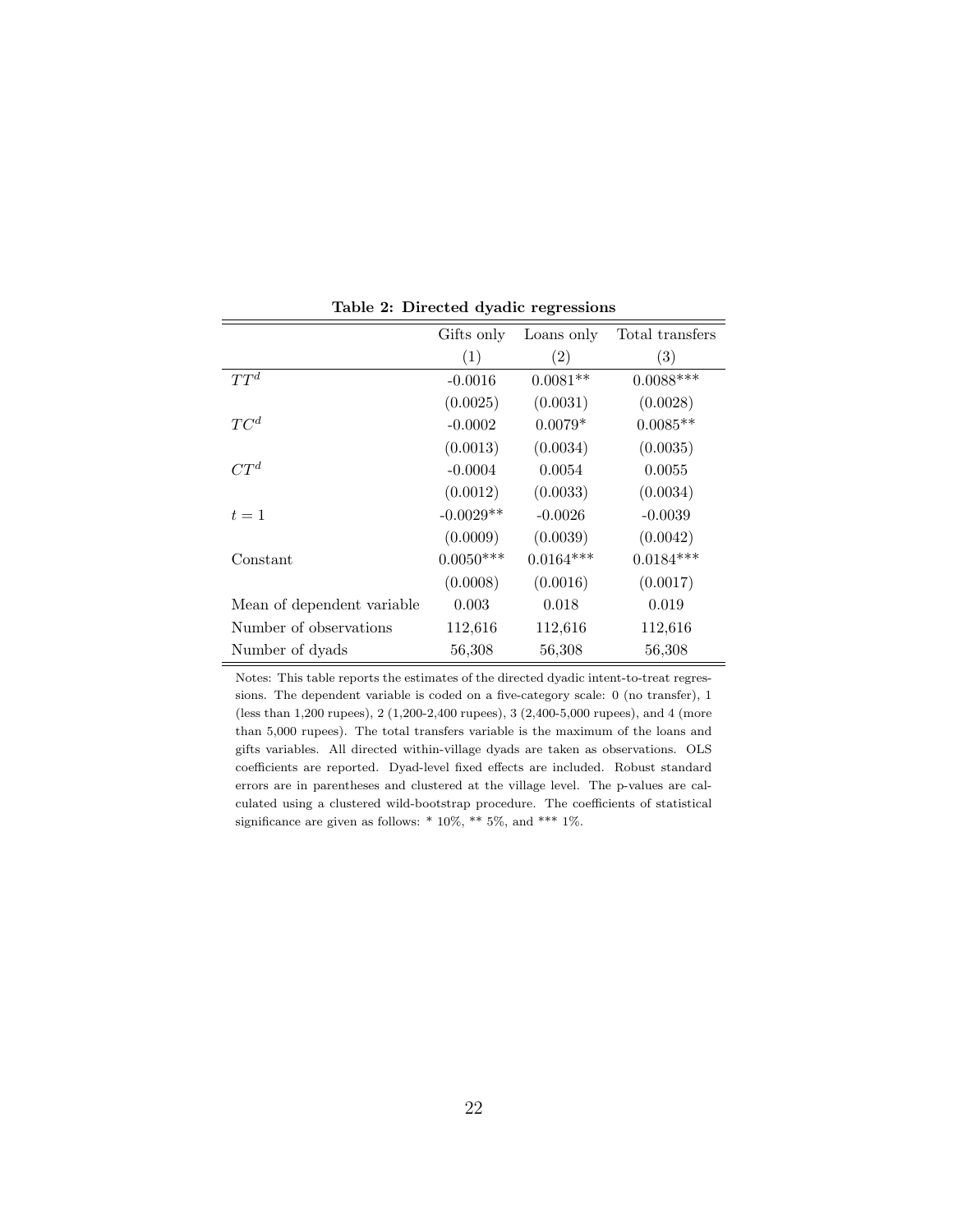|              | Access to Financial Institutions |             |             |           | Standardized Total Assets |             |                   | Standardized Network Preference |           |  |  |
|--------------|----------------------------------|-------------|-------------|-----------|---------------------------|-------------|-------------------|---------------------------------|-----------|--|--|
|              | Gifts                            | Loans       | Transfers   | Gifts     | Loans                     | Transfers   | Gifts             | Loans                           | Transfers |  |  |
|              | (1)                              | (2)         | (3)         | (4)       | (5)                       | (6)         | $\left( 7\right)$ | (8)                             | (9)       |  |  |
| $TT^d * V_i$ | 0.0005                           | $0.0176***$ | $0.0175***$ | $-0.0018$ | $0.0096***$               | $0.0088***$ | 0.0011            | $-0.0018$                       | $-0.0022$ |  |  |
|              | (0.0033)                         | (0.0064)    | (0.0064)    | (0.0010)  | (0.0030)                  | (0.0028)    | (0.0011)          | (0.0031)                        | (0.0028)  |  |  |
| $TC^d * V_i$ | $-0.0023$                        | $0.0086*$   | 0.0088      | $-0.0020$ | $0.0087**$                | $0.0081**$  | 0.0013            | 0.0019                          | 0.0029    |  |  |
|              | (0.0024)                         | (0.0049)    | (0.0054)    | (0.0011)  | (0.0025)                  | (0.0024)    | (0.0013)          | (0.0024)                        | (0.0024)  |  |  |
| $CT^d * V_i$ | $-0.0031*$                       | 0.0023      | 0.0016      | $-0.0016$ | 0.0033                    | 0.0022      | 0.0016            | 0.0049                          | 0.0048    |  |  |
|              | (0.0012)                         | (0.0046)    | (0.0049)    | (0.0009)  | (0.0029)                  | (0.0027)    | (0.0010)          | (0.0030)                        | (0.0031)  |  |  |
| $TT^d * V_i$ | $-0.0012$                        | 0.0019      | 0.0022      | $-0.0024$ | $-0.0008$                 | $-0.0014$   | 0.0009            | $-0.0031$                       | $-0.0028$ |  |  |
|              | (0.0038)                         | (0.0046)    | (0.0061)    | (0.0011)  | (0.0046)                  | (0.0045)    | (0.0012)          | (0.0042)                        | (0.0039)  |  |  |
| $TC^d * V_i$ | $-0.0030$                        | 0.0020      | 0.0022      | $-0.0015$ | $-0.0002$                 | $-0.0007$   | 0.0009            | $0.0071*$                       | $0.0075*$ |  |  |
|              | (0.0020)                         | (0.0049)    | (0.0055)    | (0.0009)  | (0.0035)                  | (0.0035)    | (0.0015)          | (0.0036)                        | (0.0038)  |  |  |
| $CT^d * V_i$ | $-0.0039$                        | 0.0016      | $-0.0005$   | $-0.0018$ | 0.0006                    | $-0.0005$   | 0.0021            | 0.0002                          | 0.0012    |  |  |
|              | (0.0027)                         | (0.0044)    | (0.0057)    | (0.0014)  | (0.0018)                  | (0.0022)    | (0.0013)          | (0.0018)                        | (0.0017)  |  |  |
| Mean dep.v.  | 0.003                            | 0.018       | 0.019       | 0.003     | 0.018                     | 0.019       | 0.003             | 0.018                           | 0.019     |  |  |
| Obs.         | 112,616                          | 112,616     | 112,616     | 112,616   | 112,616                   | 112,616     | 105,564           | 105,564                         | 105,564   |  |  |
| N. of dyads  | 56,308                           | 56,308      | 56,308      | 56,308    | 56,308                    | 56,308      | 52,782            | 52,782                          | 52,782    |  |  |

<span id="page-22-0"></span>Table 3: Directed dyadic regressions with heterogeneous treatment effects

Notes: This table reports the estimates of the directed dyadic intent-to-treat regressions. The dependent variable is coded on <sup>a</sup> five-category scale: 0 (no transfer), <sup>1</sup> (less than 1,200 rupees), <sup>2</sup> (1,200-2,400 rupees), <sup>3</sup> (2,400-5,000 rupees), and <sup>4</sup> (more than 5,000 rupees). The total transfers variable is the maximum of the loans and gifts variables. All directed within-village dyads are taken as observations. OLS coefficients are reported. Dyad-levelfixed effects are included. Robust standard errors are in parentheses and clustered at the village level. The p-values are calculated using <sup>a</sup> clusteredwild-bootstrap procedure. The coefficients of statistical significance are given as follows: \* 10%, \*\* 5%, and \*\*\* 1%.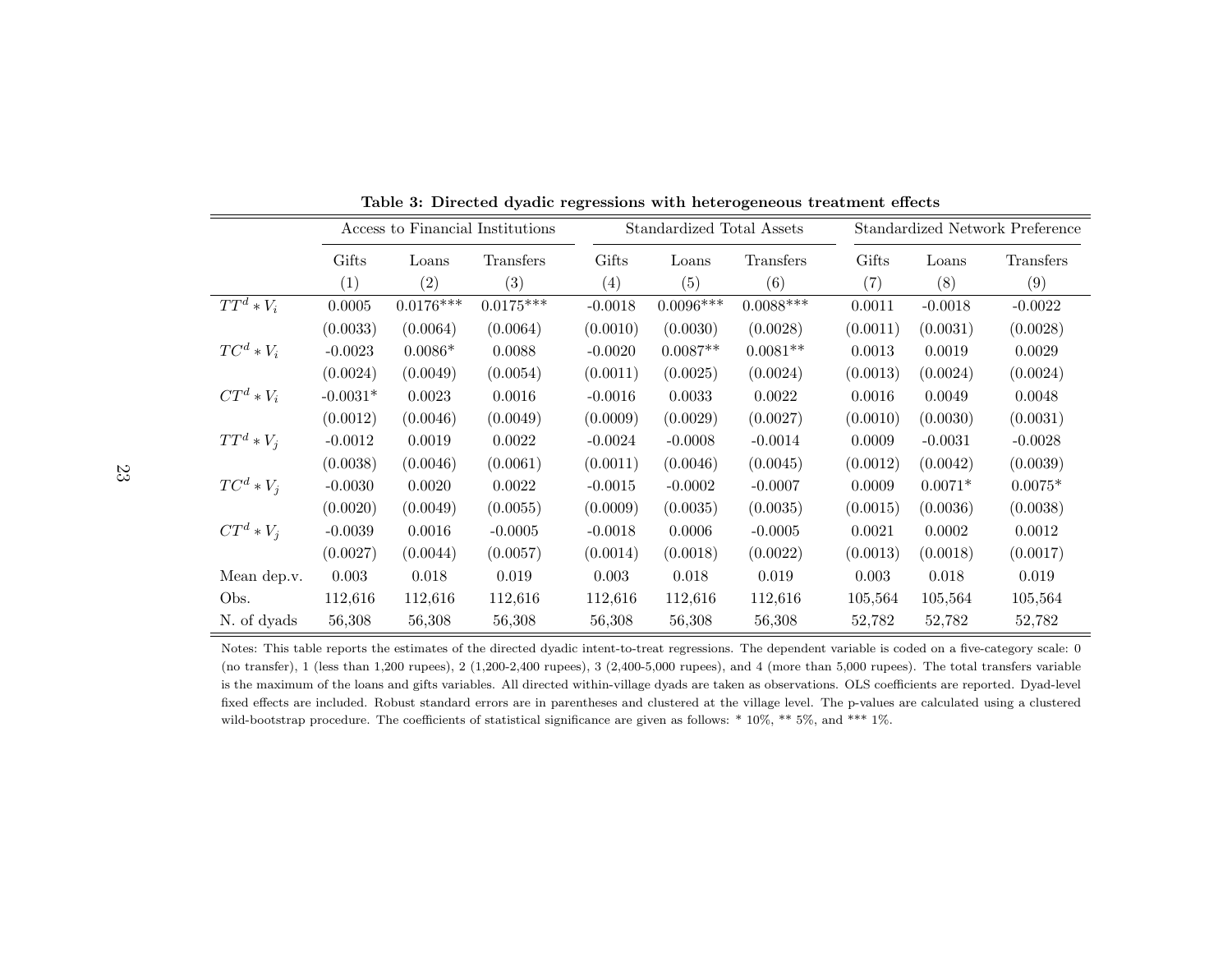# Appendix Tables

| Appendix Table A1: Attrition regressions |                   |            |            |  |  |  |  |  |  |
|------------------------------------------|-------------------|------------|------------|--|--|--|--|--|--|
|                                          | Completed endline |            |            |  |  |  |  |  |  |
|                                          | (1)               | (2)        | (3)        |  |  |  |  |  |  |
| $T_i=1$                                  | 0.009             | 0.007      | 0.007      |  |  |  |  |  |  |
|                                          | (0.015)           | (0.015)    | (0.015)    |  |  |  |  |  |  |
| N. of partners - Total                   |                   | 0.005      |            |  |  |  |  |  |  |
|                                          |                   | (0.005)    |            |  |  |  |  |  |  |
| N. of partners - village                 |                   |            | $-0.012$   |  |  |  |  |  |  |
|                                          |                   |            | (0.038)    |  |  |  |  |  |  |
| N. of partners - Outside village         |                   |            | 0.006      |  |  |  |  |  |  |
|                                          |                   |            | (0.005)    |  |  |  |  |  |  |
| N. of gift partners - village            |                   | 0.001      | 0.005      |  |  |  |  |  |  |
|                                          |                   | (0.012)    | (0.014)    |  |  |  |  |  |  |
| N. of loan partners - village            |                   | 0.018      | 0.034      |  |  |  |  |  |  |
|                                          |                   | (0.012)    | (0.038)    |  |  |  |  |  |  |
| Constant                                 | $0.919***$        | $0.909***$ | $0.909***$ |  |  |  |  |  |  |
|                                          | (0.007)           | (0.009)    | (0.009)    |  |  |  |  |  |  |
| Village dummies                          | yes               | yes        | yes        |  |  |  |  |  |  |
| Observations                             | 1,009             | 1,009      | 1,009      |  |  |  |  |  |  |
| R-squared                                | 0.056             | 0.066      | 0.066      |  |  |  |  |  |  |

Notes: Robust standard errors are in parentheses and clustered at the village level. The coefficients of statistical significance are given as follows: \* 10%, \*\* 5%, and \*\*\* 1%. All regressors are computed at  $t = 0$ .  $T_i$  represents the intent-to-treat dummy, which takes a value of one if the household  $i$  was offered a savings account. [Please refer to sections 2.3 and 2.4 for details on](#page-7-0) [the construction of the variables.](#page-7-0)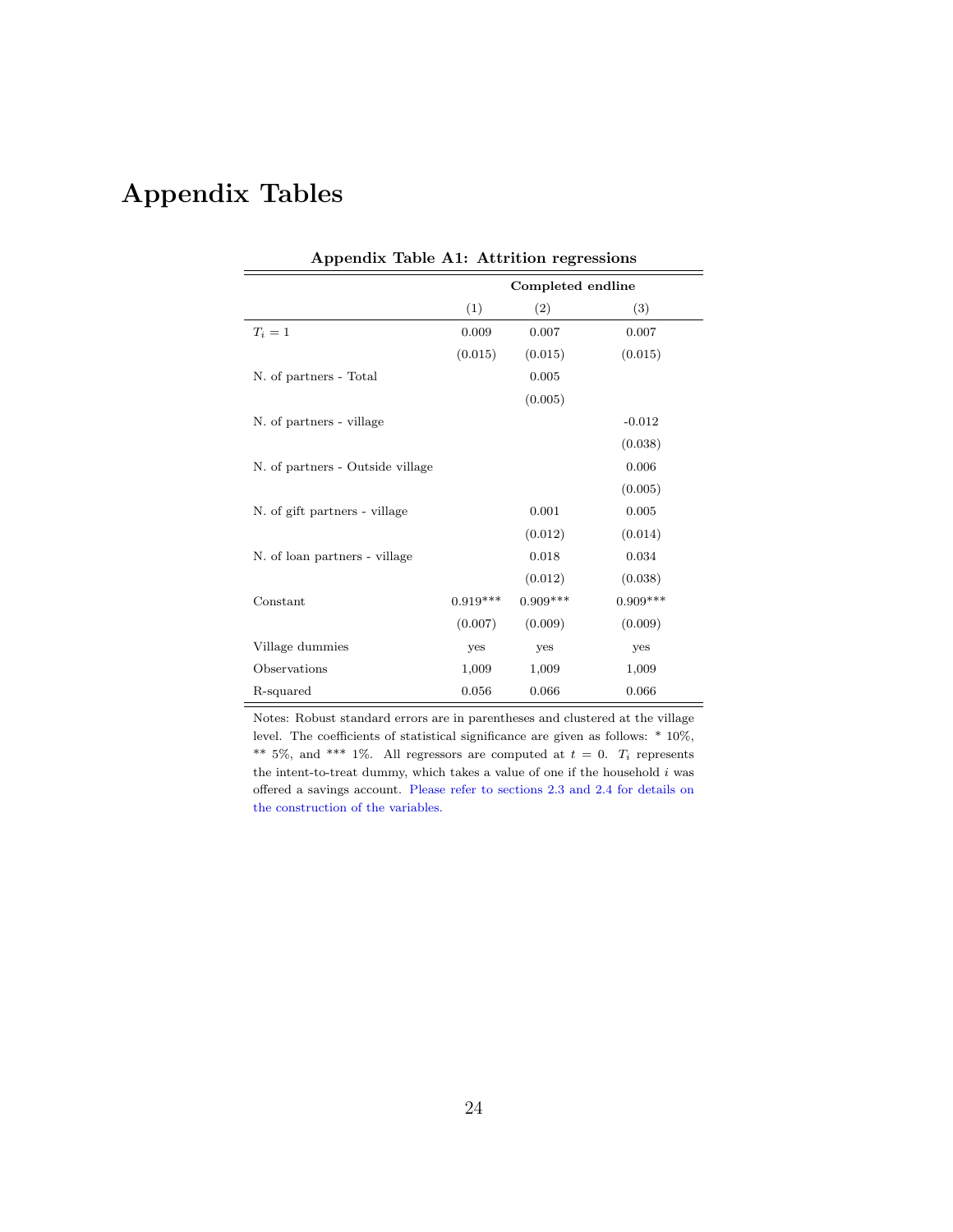|                                                 | Sample       | Control      | Treatment        | T-stat  |
|-------------------------------------------------|--------------|--------------|------------------|---------|
|                                                 | $(N=915)$    | $(N=447)$    | $(N=468)$        |         |
| Panel A: Household statistics                   |              |              |                  |         |
| Age of the female household head                | 36.80        | 36.77        | 36.82            | 0.05    |
|                                                 | (12.51)      | (12.16)      | (12.85)          |         |
| Years of education of the female household head | 2.52         | 2.44         | 2.59             | 0.79    |
|                                                 | (2.82)       | (2.67)       | (2.96)           |         |
| No formal education for the female household    | 0.34         | 0.33         | 0.35             | 0.68    |
|                                                 | (0.48)       | (0.47)       | (0.49)           |         |
| Percent married/living with partner             | 0.89         | 0.88         | 0.90             | 0.77    |
|                                                 | (0.32)       | (0.33)       | (0.31)           |         |
| Household size                                  | 4.99         | 4.98         | 4.99             | 0.12    |
|                                                 | (1.80)       | (1.78)       | (1.82)           |         |
| Number of children                              | 1.97         | 1.94         | $\boldsymbol{2}$ | 0.71    |
|                                                 | (1.25)       | (1.27)       | (1.22)           |         |
| Total income last week                          | 1,494.73     | 1,472.84     | 1,515.64         | 0.13    |
|                                                 | (4,833.91)   | (4,598.50)   | (5,053.36)       |         |
| Total assets                                    | 44,469.26    | 42,510.10    | 46,340.51        | 1.14    |
|                                                 | (50,891.76)  | (45,540.07)  | (46,340.51)      |         |
| Proportion of households with money in a bank   | 0.15         | 0.14         | 0.17             | 0.89    |
|                                                 | (0.36)       | (0.35)       | (0.37)           |         |
| Proportion of households with money in a ROSCA  | 0.17         | 0.17         | 0.18             | 0.47    |
|                                                 | (0.38)       | (0.37)       | (0.38)           |         |
| Proportion of households with money in an MFI   | 0.56         | 0.58         | 0.54             | $-1.25$ |
|                                                 | (0.50)       | (0.49)       | (0.50)           |         |
| Total amount of cash at home                    | 2,054.72     | 1,947.51     | 2,157.13         | 0.81    |
|                                                 | (3,883.55)   | (4,054.65)   | (3,714.25)       |         |
| Total liabilities                               | 43,269.18    | 38,889.30    | 47,452.53        | 1.36    |
|                                                 | (95, 442.21) | (92, 431.79) | (98, 109.61)     |         |
| Percentage of households with outstanding loans | 0.90         | 0.88         | 0.91             | 1.42    |
|                                                 | (0.31)       | (0.32)       | (0.29)           |         |
| Panel B: Network statistics                     |              |              |                  |         |
| N. of partners - Total                          | 1.50         | 1.50         | 1.50             | 0.03    |
|                                                 | (1.55)       | (1.47)       | (1.63)           |         |
| N. of partners - Village                        | 0.72         | 0.73         | 0.71             | $-0.26$ |
|                                                 | (1.17)       | (1.08)       | (1.25)           |         |
| N. of gift partners - Village                   | $0.28\,$     | 0.27         | 0.29             | 0.61    |
|                                                 | (0.65)       | (0.61)       | (0.69)           |         |
| N. of loan partners - Village                   | $0.67\,$     | 0.66         | 0.67             | 0.12    |
|                                                 | (1.14)       | (1.03)       | (1.23)           |         |
| N. of partners - Outside village                | 0.79         | 0.77         | 0.80             | 0.32    |
|                                                 | (1.07)       | (1.02)       | (1.12)           |         |

Appendix Table A2: Household descriptive statistics at baseline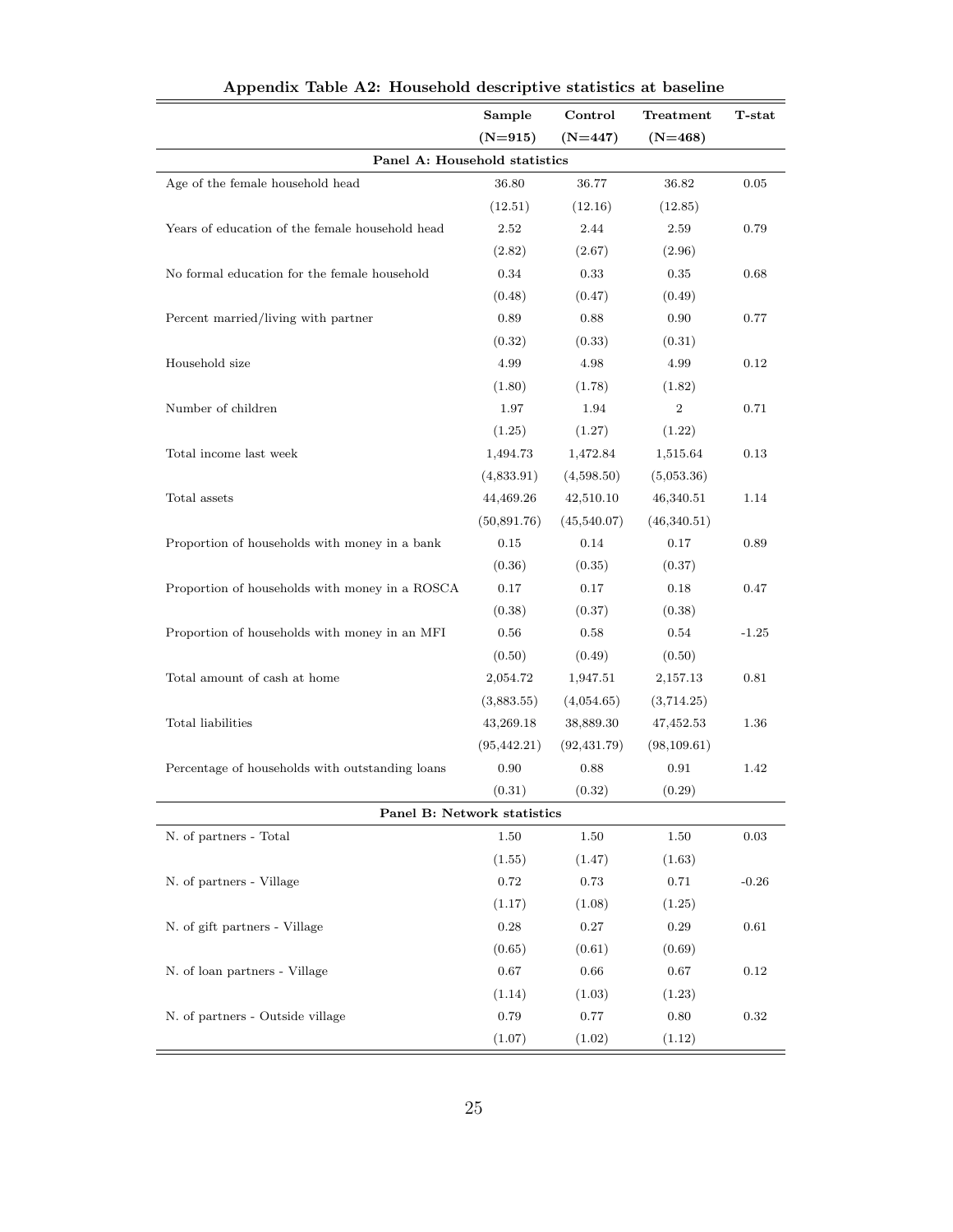|       |              | Sample   | $t = 0$  | $t = 1$      | $t=1$ minus $t=0$ | T-stat    | N. of dyads |
|-------|--------------|----------|----------|--------------|-------------------|-----------|-------------|
| Gifts |              |          |          |              |                   |           |             |
|       | $\cal TT$    | 0.0065   | 0.0083   | 0.0046       | $-0.0037$         | $-2.1554$ | 7,208       |
|       |              | (0.1087) | (0.1221) | (0.0934)     | (0.1475)          |           |             |
|       | TC           | 0.0038   | 0.0056   | 0.0020       | $-0.0037$         | $-3.6786$ | 14,178      |
|       |              | (0.0864) | (0.1034) | (0.0650)     | (0.1187)          |           |             |
|       | CC           | 0.0047   | 0.0062   | 0.0031       | $-0.0031$         | $-2.0306$ | 6,768       |
|       |              | (0.0937) | (0.0971) | (0.0901)     | (0.1257)          |           |             |
|       | Whole sample | 0.0047   | 0.0065   | 0.0029       | $-0.0036$         | $-4.6441$ | 28,154      |
|       |              | (0.0943) | (0.1071) | (0.0795)     | (0.1283)          |           |             |
| Loans |              |          |          |              |                   |           |             |
|       | $\cal TT$    | 0.0343   | 0.0280   | 0.0405       | 0.0125            | 2.6211    | 7,208       |
|       |              | (0.3318) | (0.2778) | (0.3781)     | (0.4044)          |           |             |
|       | TC           | 0.0249   | 0.0200   | 0.0297       | 0.0097            | 3.2275    | 14,178      |
|       |              | (0.2766) | (0.2313) | (0.3154)     | (0.3565)          |           |             |
|       | CC           | 0.0281   | 0.0291   | 0.0272       | $-0.0019$         | $-0.4155$ | 6,768       |
|       |              | (0.2978) | (0.2996) | (0.2960)     | (0.3804)          |           |             |
|       | Whole sample | 0.0281   | 0.0243   | 0.0319       | 0.0076            | 3.4005    | 28,154      |
|       |              | (0.2967) | (0.2613) | (0.3283)     | (0.3751)          |           |             |
|       | Transfers    |          |          |              |                   |           |             |
|       | $\cal TT$    | 0.0361   | 0.0296   | 0.0427       | 0.0132            | 2.7357    | 7,208       |
|       |              | (0.3373) | (0.2843) | (0.3829)     | (0.4090)          |           |             |
|       | TC           | 0.0263   | 0.0217   | $\,0.0310\,$ | 0.0093            | 3.0244    | 14,178      |
|       |              | (0.2838) | (0.2417) | (0.3204)     | (0.3665)          |           |             |
|       | CC           | 0.0298   | 0.0313   | 0.0284       | $-0.0030$         | $-0.6318$ | 6,768       |
|       |              | (0.3032) | (0.3055) | (0.3009)     | (0.3848)          |           |             |
|       | Whole sample | 0.0297   | 0.0260   | 0.0334       | 0.0074            | 3.2274    | 28,154      |
|       |              | (0.3030) | (0.2694) | (0.3332)     | (0.3822)          |           |             |

Appendix Table A3: Summary statistics on undirected transfers

Notes:  $t = 0$  refers to statistics at baseline, while  $t = 1$  refers to statistics at endline. Standard deviations are reported in parentheses. The transfers variable is the maximum of the loans and gifts variables. The column "t-stat" reports the t-statistics of the difference in means between baseline and endline for each treatment group.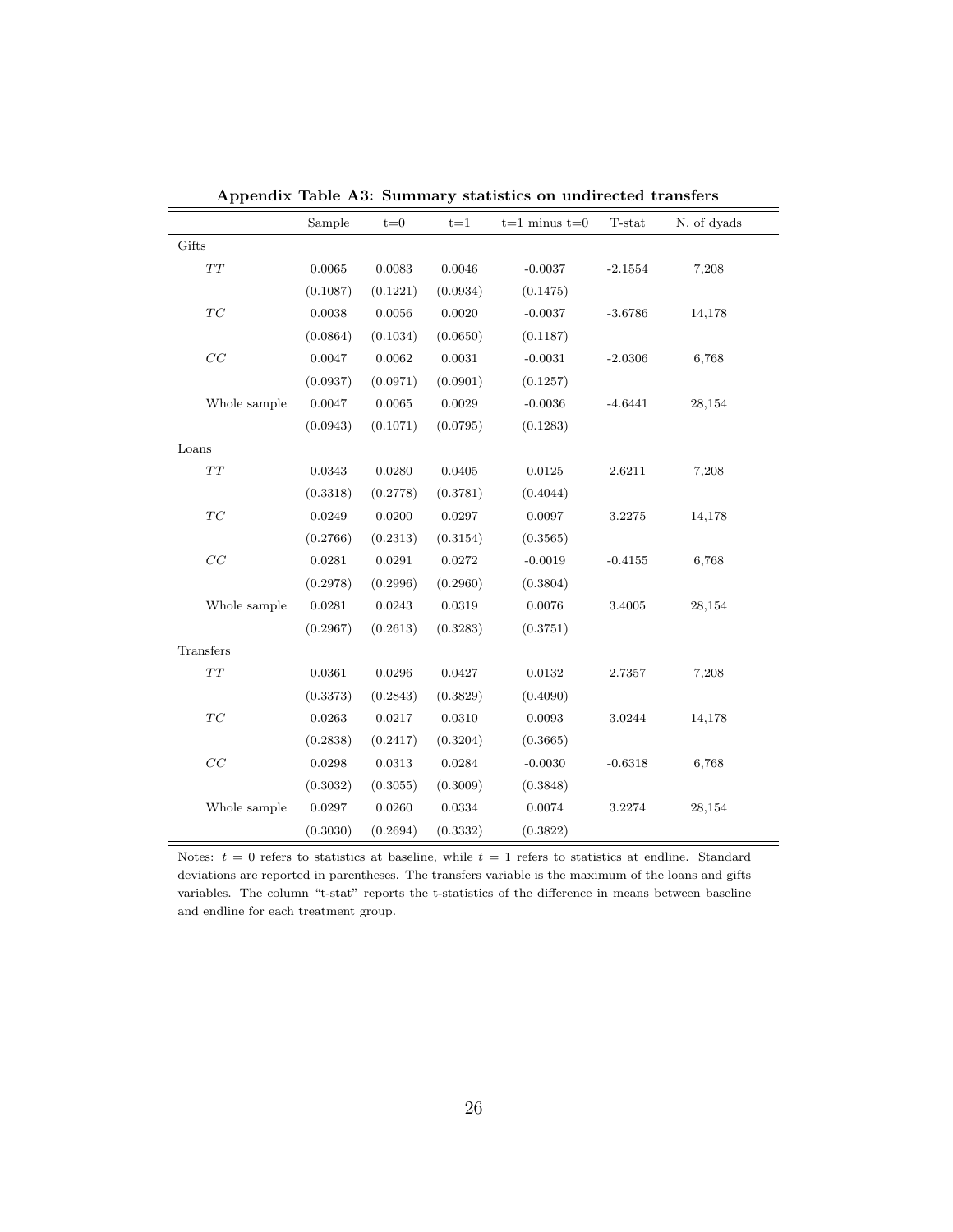|                            | Sample   | $t = 0$      | $t = 1$      | $t=1$ minus $t=0$ | T-stat    | N. of dyads |
|----------------------------|----------|--------------|--------------|-------------------|-----------|-------------|
| Gifts                      |          |              |              |                   |           |             |
| $TT^d$                     | 0.0049   | 0.0071       | $\,0.0026\,$ | $-0.0044$         | $-4.0994$ | 14,416      |
|                            | (0.0576) | (0.1140)     | (0.0696)     | (0.1300)          |           |             |
| $TC^d$                     | 0.0030   | 0.0045       | $\,0.0014\,$ | $-0.0031$         | $-3.5242$ | 14,178      |
|                            | (0.0760) | (0.0919)     | (0.0557)     | (0.1049)          |           |             |
| ${\cal C} T^d$             | 0.0023   | 0.0039       | 0.0006       | $-0.0033$         | $-4.4640$ | 14,178      |
|                            | (0.0636) | (0.0830)     | (0.0346)     | (0.0884)          |           |             |
| CC <sup>d</sup>            | 0.0031   | 0.0045       | 0.0016       | $-0.0029$         | $-3.3092$ | 13,536      |
|                            | (0.0746) | (0.0837)     | (0.0643)     | (0.1013)          |           |             |
| Whole sample               | 0.0033   | 0.0050       | 0.0016       | $-0.0034$         | $-7.6132$ | 56,308      |
|                            | (0.0781) | (0.0942)     | (0.0576)     | (0.1074)          |           |             |
| Loans                      |          |              |              |                   |           |             |
| $T{\cal T}^d$              | 0.0223   | 0.0196       | 0.0251       | 0.0054            | 1.9940    | 14,416      |
|                            | (0.2655) | (0.2276)     | (0.2986)     | (0.3342)          |           |             |
| $\mathcal{T}\mathcal{C}^d$ | 0.0162   | 0.0135       | 0.0188       | 0.0054            | 2.1033    | 14,178      |
|                            | (0.2215) | (0.1810)     | (0.2556)     | (0.3035)          |           |             |
| $CT^d$                     | 0.0154   | 0.0140       | 0.0168       | 0.0028            | 1.2161    | 14,178      |
|                            | (0.2154) | (0.1936)     | (0.2352)     | (0.2762)          |           |             |
| CC <sup>d</sup>            | 0.0175   | 0.0188       | 0.0163       | $-0.0026$         | $-0.9927$ | 13,536      |
|                            | (0.2332) | (0.2361)     | (0.2304)     | (0.3030)          |           |             |
| Whole sample               | 0.0179   | 0.0164       | 0.0193       | $\,0.0029\,$      | 2.2240    | 56,308      |
|                            | (0.2348) | (0.2106)     | (0.2568)     | (0.3051)          |           |             |
| Transfers                  |          |              |              |                   |           |             |
| $TT^d$                     | 0.0241   | $\,0.0216\,$ | $\,0.0265\,$ | 0.0049            | 1.7110    | 14,416      |
|                            | (0.2718) | (0.2375)     | (0.3021)     | (0.3407)          |           |             |
| $TC^d$                     | 0.0175   | 0.0152       | 0.0197       | 0.0046            | 1.7454    | 14,178      |
|                            | (0.2288) | (0.1926)     | (0.2600)     | (0.3128)          |           |             |
| $CT^d$                     | 0.0166   | 0.0158       | 0.0174       | 0.0016            | 0.6487    | 14,178      |
|                            | (0.2211) | (0.2034)     | (0.2375)     | (0.2848)          |           |             |
| ${\cal C} {\cal C}^d$      | 0.0189   | 0.0209       | 0.0170       | $-0.0039$         | $-1.4763$ | 13,536      |
|                            | (0.2383) | (0.2424)     | (0.2342)     | (0.3086)          |           |             |
| Whole sample               | 0.0193   | 0.0184       | 0.0202       | 0.0018            | 1.4023    | 56,308      |
|                            | (0.2410) | (0.2199)     | (0.2604)     | (0.3125)          |           |             |

Appendix Table A4: Summary statistics on directed transfers

<span id="page-26-0"></span>Notes:  $t = 0$  refers to statistics at baseline, while  $t = 1$  refers to statistics at endline. Standard deviations are reported in parentheses. The transfers variable is the maximum of the loans and gifts variables. The column "t-stat" reports the t-statistics for the difference in means between the baseline and endline for each treatment group.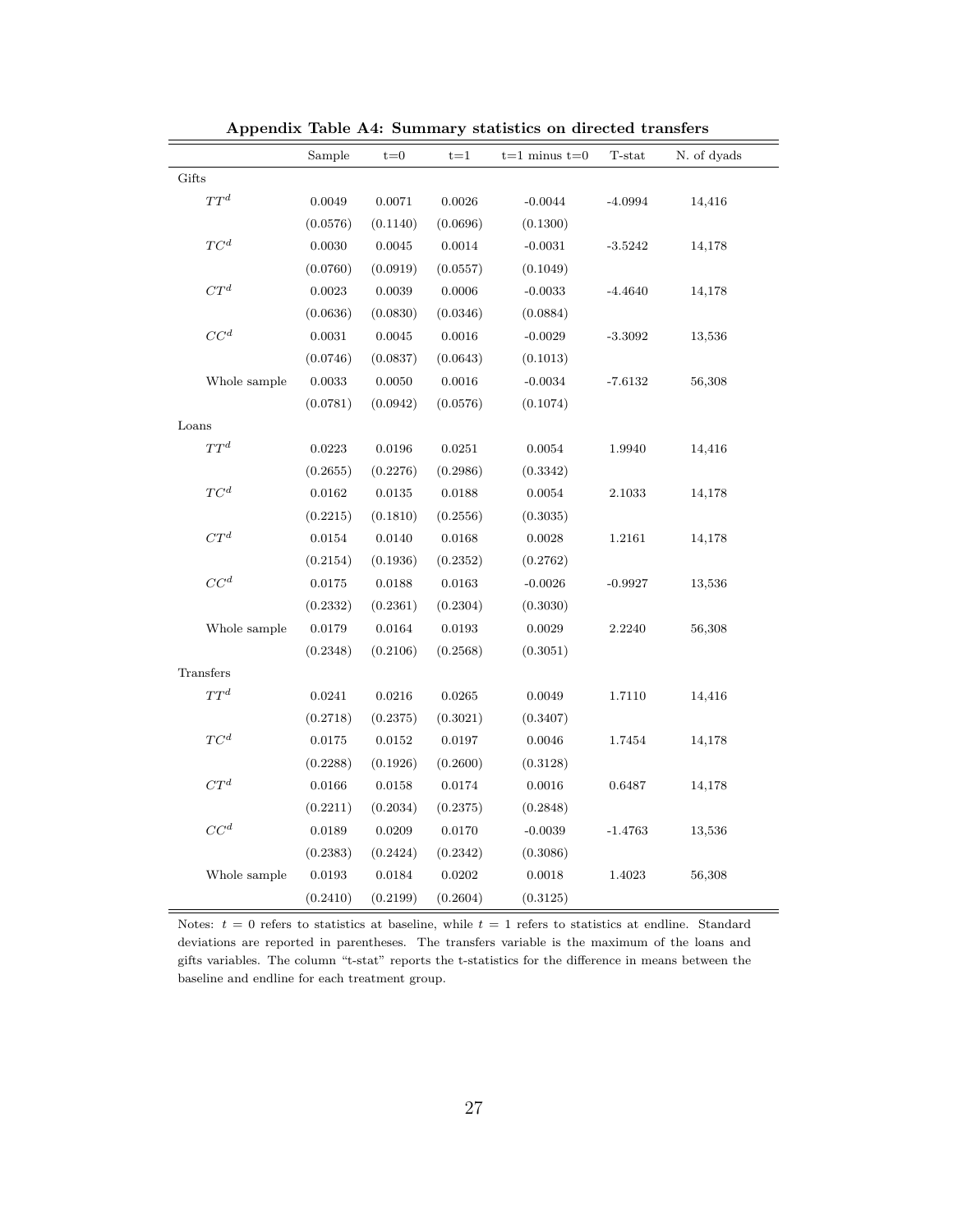|           |             | At least one transfer |             | At least Rs. $1,200$ |             |             | At least Rs. $2,400$ |             |             | At least Rs. $5,000$ |             |             |
|-----------|-------------|-----------------------|-------------|----------------------|-------------|-------------|----------------------|-------------|-------------|----------------------|-------------|-------------|
|           | Gifts       | Loans                 | Transfers   | Gifts                | Loans       | Transfers   | Gifts                | Loans       | Transfers   | Gifts                | Loans       | Transfers   |
|           | (1)         | (2)                   | (3)         | (4)                  | (5)         | (6)         | (7)                  | (8)         | (9)         | (10)                 | (11)        | (12)        |
| $\cal TT$ | 0.0005      | 0.0026                | $0.0045*$   | $-0.0004$            | 0.0017      | 0.0017      | $-0.0004$            | $0.0048***$ | $0.0048**$  | $-0.0003$            | $0.0053***$ | $0.0052***$ |
|           | (0.0026)    | (0.0021)              | (0.0022)    | (0.0004)             | (0.0019)    | (0.0017)    | (0.0004)             | (0.0015)    | (0.0014)    | (0.0002)             | (0.0015)    | (0.0014)    |
| TC        | 0.0007      | 0.0029                | 0.0039      | $-0.0006**$          | 0.0025      | 0.0023      | $-0.0003$            | $0.0027*$   | $0.0027*$   | $-0.0004$            | $0.0036***$ | $0.0033**$  |
|           | (0.0014)    | (0.0021)              | (0.0023)    | (0.0002)             | (0.0017)    | (0.0016)    | (0.0002)             | (0.0014)    | (0.0014)    | (0.0003)             | (0.0009)    | (0.0010)    |
| $t = 1$   | $-0.0033**$ | $-0.0022$             | $-0.0031$   | $-0.0003$            | 0.0001      | $-0.0001$   | 0.0001               | 0.0007      | 0.0007      | $0.0003**$           | $-0.0006$   | $-0.0004$   |
|           | (0.0010)    | (0.0021)              | (0.0023)    | (0.0006)             | (0.0012)    | (0.0013)    | (0.0002)             | (0.0012)    | (0.0012)    | (0.0002)             | (0.0011)    | (0.0011)    |
| Cons.     | $0.0045***$ | $0.0109***$           | $0.0117***$ | $0.0014***$          | $0.0070***$ | $0.0076***$ | $0.0005***$          | $0.0039***$ | $0.0042***$ | $0.0001**$           | $0.0025***$ | $0.0026***$ |
|           | (0.0006)    | (0.0008)              | (0.0010)    | (0.0003)             | (0.0005)    | (0.0005)    | (0.0000)             | (0.0005)    | (0.0005)    | (0.0000)             | (0.0005)    | (0.0005)    |
| Mean y    | 0.003       | 0.011                 | 0.012       | 0.001                | 0.008       | 0.008       | 0.000                | 0.006       | 0.006       | 0.000                | 0.004       | 0.004       |
| Obs.      | 56,308      | 56,308                | 56,308      | 56,308               | 56,308      | 56,308      | 56,308               | 56,308      | 56,308      | 56,308               | 56,308      | 56,308      |
| Dyads     | 28,154      | 28,154                | 28,154      | 28,154               | 28,154      | 28,154      | 28,154               | 28,154      | 28,154      | 28,154               | 28,154      | 28,154      |

Appendix Table A5: Undirected dyadic panel, binary regressions for different thresholds

Notes: This table reports the estimates of the undirected dyadic intent-to-treat regressions. The binary dependent variable equals one if there was <sup>a</sup> transferbetween  $i$  and  $j$  above a certain level: any non-zero transfer (columns 1-3), above 1,200 rupees (columns 4-6), above 2,400 rupees (columns 7-9), above 5,000 rupees (columns 10-12). The total transfers variable is the maximum of the loans and <sup>g</sup>ifts variables. All undirected within-village dyads are taken as observations.Dyad-level fixed effects are included. OLS coefficients are reported. Robust standard errors are in parentheses, clustered at the village level. The p-values arecalculated using <sup>a</sup> clustered wild-bootstrap procedure. The coefficients of statistical significance are <sup>g</sup>iven as follows: \* 10%, \*\* 5%, and \*\*\* 1%.